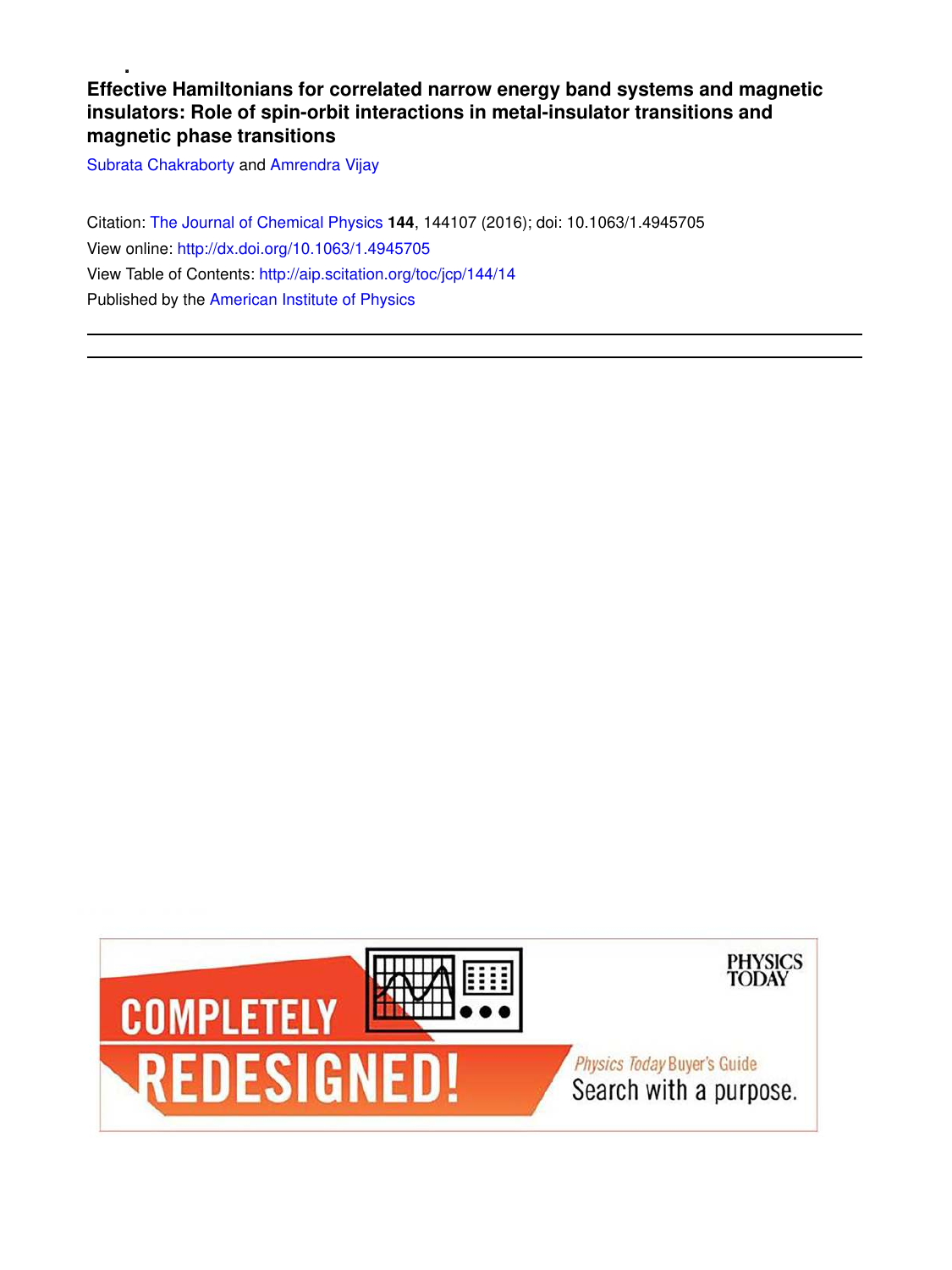

# **Effective Hamiltonians for correlated narrow energy band systems and magnetic insulators: Role of spin-orbit interactions in metal-insulator transitions and magnetic phase transitions**

Subrata Chakraborty and Amrendra Vijay<sup>a)</sup>

*Department of Chemistry, Indian Institute of Technology Madras, Chennai 600036, India*

(Received 4 November 2015; accepted 28 March 2016; published online 12 April 2016)

Using a second-quantized many-electron Hamiltonian, we obtain (a) an effective Hamiltonian suitable for materials whose electronic properties are governed by a set of strongly correlated bands in a narrow energy range and (b) an effective spin-only Hamiltonian for magnetic materials. The present Hamiltonians faithfully include phonon and spin-related interactions as well as the external fields to study the electromagnetic response properties of complex materials and they, in appropriate limits, reduce to the model Hamiltonians due to Hubbard and Heisenberg. With the Hamiltonian for narrowband strongly correlated materials, we show that the spin-orbit interaction provides a mechanism for metal-insulator transition, which is distinct from the Mott-Hubbard (driven by the electron correlation) and the Anderson mechanism (driven by the disorder). Next, with the spin-only Hamiltonian, we demonstrate the spin-orbit interaction to be a reason for the existence of antiferromagnetic phase in materials which are characterized by a positive isotropic spin-exchange energy. This is distinct from the Néel-VanVleck-Anderson paradigm which posits a negative spin-exchange for the existence of antiferromagnetism. We also find that the Néel temperature increases as the absolute value of the spin-orbit coupling increases. *Published by AIP Publishing.* [http://dx.doi.org/10.1063/1.4945705]

# **I. INTRODUCTION**

To study the electromagnetic response properties of complex materials, it is frequently useful to employ effective Hamiltonians, $1-19$  notable examples of which are the Hubbard's model for strongly correlated electrons<sup>1-3</sup> and the Heisenberg's spin-only model for magnetic materials. $4-7$ What remains mostly absent in the contemporary discourse on effective Hamiltonian based theory of correlated electrons, notwithstanding a number of studies in the past,  $10-25$  is a systematic account of various spin-related interactions. In fact, it is not very obvious as to how one may systematically improve starting from the model Hamiltonians such as those of Heisenberg, Hubbard and others that faithfully takes into consideration a variety of spin-related interactions. The objective of the present work is to bridge this significant gap. Why is this important? To be specific, it is today urgent to fully understand the detailed nature and the exact mathematical expressions for interactions involving the spin angular momentum of electrons such as the spin-orbit, spin-phonon, and the spin exchange couplings among others, for they herald a rich variety of physical processes within the complex material which are amenable to external control (mechanical as well as electromagnetic) and a complete understanding of which would unravel the necessary mechanistic paths for designing smart materials of well-defined functionalities, as recent works on quantum magnetism, spintronics, and other research areas have revealed.26–40 The importance of spinorbit interactions has also been emphasized in condensed matter wherein such interactions lead to exotic topological insulating electronic phases observed in real materials. $41-43$ To fulfil the objective, therefore, we systematically reduce the many-electron Hamiltonian in the frequency-specific Lorentz gauge to advance a variety of effective Hamiltonians suitable for complex materials that include important spinrelated interactions in a rigorous fashion. To this end, we have followed the minimalist program of Hubbard<sup>1</sup> and Heisenberg<sup>4</sup> among others,  $2,3,5-7,44,45$  but with a number of significantly new ideas. We first use, following the works of Hubbard<sup>1</sup> and Anderson,<sup>6</sup> a complete set of one-particle Wannier states and obtain the Hamiltonian in the secondquantized form. To reduce the dimensionality of the Hilbert space, we follow two distinct lines of approaches keeping in view the present day interests on complex materials. In the first, following Hubbard and others,  $1-3.9-12$  we specialize in materials for which interacting electrons form a disjoint set of strongly correlated narrow energy bands and, through a sequence of well-defined approximations, we finally obtain an effective Hamiltonian, especially suitable for insulators and poor conductors, that rigorously includes important spin and phonon related interactions. Next, we reduce the second-quantized Hamiltonian to obtain an effective spin-only Hamiltonian, akin to the Heisenberg model, <sup>4–7</sup> that faithfully includes the effects of spin-orbit and spin-phonon interactions. By definition, the effective Hamiltonians obtained here, in appropriate limits, recover the Heisenberg, Hubbard, and related Hamiltonians that are in frequent use today. $1-7.9-19$ 

As immediate applications of the effective Hamiltonians advanced here, we address two important classes of problems in complex materials. First, we use the Hamiltonian for strongly correlated narrow energy bands and ask: Does

a)Author to whom correspondence should be addressed. Electronic mail: avijay@iitm.ac.in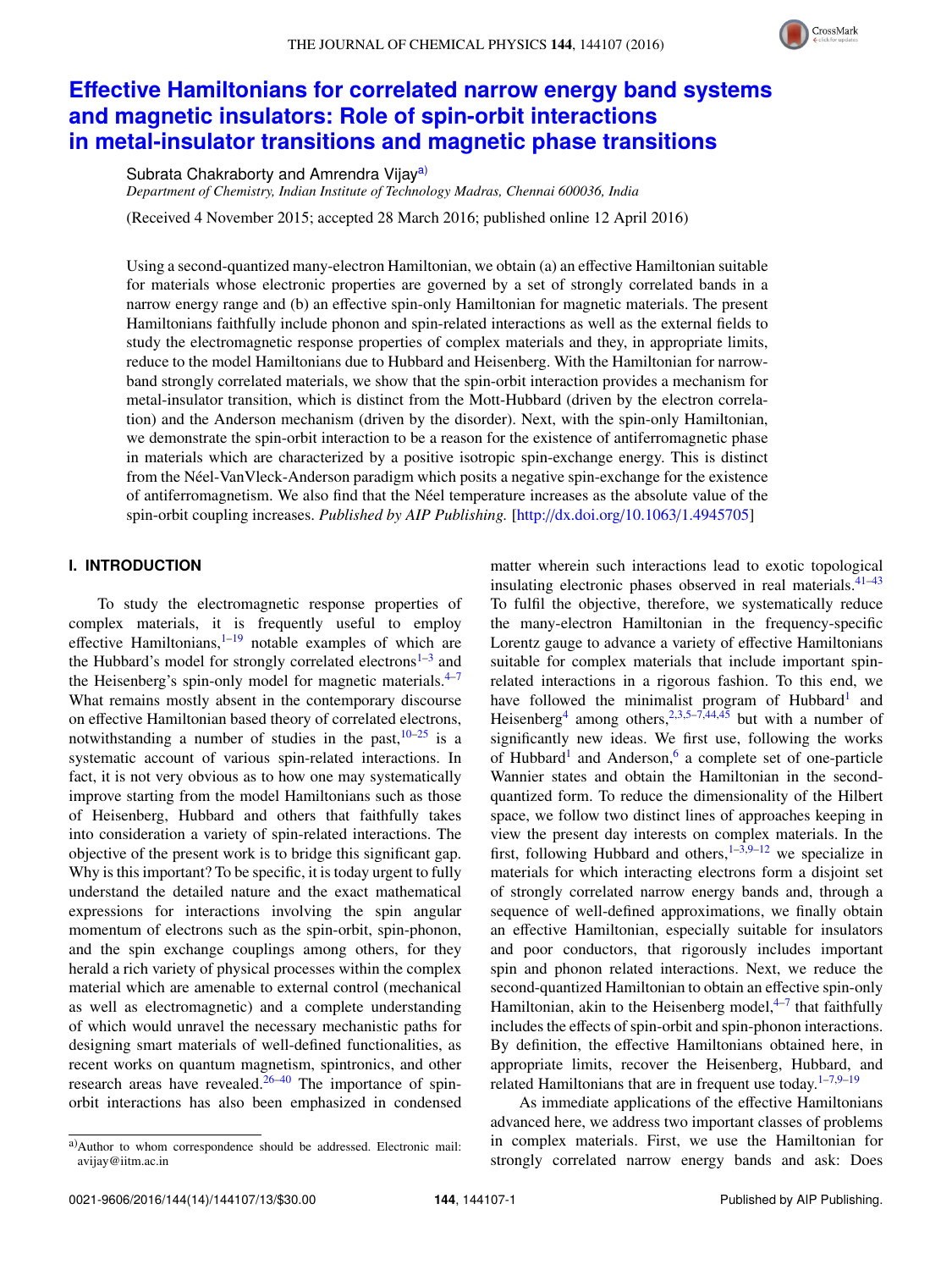the spin-orbit interaction play a role in metal–insulator transitions? As the present work reveals, the spin-orbit interaction tends to favour the material to be insulating in character and therefore it provides a mechanism for metal–insulator transitions, which is distinct from the well-known Mott-Hubbard (driven by the strong electron correlations of electrostatic origin) $1,46$  and the Anderson mechanism (driven by the disorder). $47$  Next, we use the effective spin-only Hamiltonian and address the question: Does the antiferromagnetic phase exist in a magnetic material that is characterized by a positive-definite spin-exchange coupling between the nearest neighbour lattice sites? As we will see presently, the answer is in the affirmative and it is the spin-orbit interaction that provides the necessary mechanism for the existence of the antiferromagnetic phase in magnetic systems if the exchange couplings are positive. This is significant for it has long been believed, through the works of Néel,<sup>48</sup> Van Vleck,<sup>49</sup> and Anderson,<sup>6</sup> that the exchange coupling parameter in the standard Heisenberg model must be negative for the existence of the antiferromagnetic phase. The paper is organized as follows. In Section  $II$ , we introduce a many-electron Hamiltonian that includes electron-phonon interaction. In Section III, we construct effective one-electron states (delocalized as well localized) for periodic crystalline lattices and use the set of localized states to obtain a secondquantization form of the many-electron Hamiltonian, which is specially suitable for insulators. In Section IV, we obtain a variety of effective Hamiltonians for complex materials. In Section V, we use the effective Hamiltonians to study the role of spin-orbit interaction in metal-insulator transitions and magnetic phase transitions. Finally, we close the paper with a brief discussion on the future outlook.

## **II. MANY-ELECTRON HAMILTONIAN**

To obtain the Hamiltonian for a system consisting of *N* electrons and *M* nuclei (spin 1/2) in the presence of external electromagnetic fields, we begin with the one-particle Dirac-Pauli equation which reads as follows (see supplementary material, Section I for the derivation of semi-relativistic Hamiltonian $50$ :

$$
\hat{H} = \frac{1}{2m_0} \left[ \left( \vec{p} - q\vec{A} \right)^2 - q\hbar \left( \vec{\sigma} \cdot \vec{B} \right) \right] + q\phi
$$

$$
+ \frac{\hbar q}{4m_0^2 c^2} \vec{\sigma} \cdot \left[ \vec{\nabla} \phi \times \left( \vec{p} - q\vec{A} \right) \right]. \tag{1}
$$

We now decompose the scalar and vector potentials as follows:  $\phi(\vec{r}) = \phi^{(\text{ext})}(\vec{r}) + \phi^{(\text{int})}(\vec{r})$  and  $\vec{A}(\vec{r}) = \vec{A}^{(\text{ext})}(\vec{r})$ +  $\vec{A}^{(\text{int})}(\vec{r}) = \vec{A}^{(\text{ext})}(\vec{r}) + \vec{A}^{(\text{int})}_{\text{space}}(\vec{r}) + \vec{A}^{(\text{int})}_{\text{spin}}(\vec{r})$ , where  $\phi^{(\text{ext})}(\vec{r})$  and  $\vec{A}^{\text{(ext)}}(\vec{r})$ , respectively, are the scalar and vector potentials due to the external electromagnetic fields.  $\phi^{(\text{int})}(\vec{r})$  is the scalar potential, and  $\vec{A}^{(\text{int})}_{\text{space}}(\vec{r})$  and  $\vec{A}^{(\text{int})}_{\text{spin}}(\vec{r})$  stand, respectively, for the vector potentials due to the spatial and spin degrees of freedom of the dynamic charged particles, the explicit expressions of which, in the frequency-specific Lorentz gauge  $(\vec{\nabla} \cdot \vec{A}(\vec{r}, \omega) - (i\omega/c^2) \phi(\vec{r}, \omega) = 0)$ , are as given below (see supplementary material, Section VII for electromagnetic potentials in the Lorentz gauge $50$ )

$$
\phi^{(\text{int})}(\vec{r}) = \sum_{j=1}^{N+M} \frac{q_j}{4\pi\epsilon_0} \frac{\cos\left(\frac{\omega}{c}|\vec{r} - \vec{r}_j|\right)}{|\vec{r} - \vec{r}_j|},\tag{2}
$$

$$
\vec{A}_{\text{space}}^{(\text{int})}(\vec{r}) = \frac{\mu_0}{4\pi} \sum_{j=1}^{N+M} \frac{q_j}{m_j} \frac{\cos\left(\frac{\omega}{c}|\vec{r} - \vec{r_j}|\right)}{|\vec{r} - \vec{r_j}|} \vec{p_j},\tag{3}
$$

$$
\vec{A}_{spin}^{(int)}(\vec{r}) = \frac{\mu_0}{4\pi} \sum_{j=1}^{N+M} \cos\left(\frac{\omega}{c} \left|\vec{r} - \vec{r}_j\right|\right) \frac{\vec{m}_j^{(spin)} \times (\vec{r} - \vec{r}_j)}{\left|\vec{r} - \vec{r}_j\right|^3}.
$$
 (4)

We now use the Lorentz gauge to evaluate the kinetic energy operator as  $(\vec{p} - q\vec{A})^2 = p^2 - q(\vec{p} \cdot \vec{A} + \vec{A} \cdot \vec{p}) + q^2 A^2 = p^2$  $-i\hbar(\vec{V}\cdot\vec{A}) + 2\vec{A}\cdot\vec{p} + q^2A^2 = p^2 - (q\hbar\omega/c^2)\phi - 2q\vec{A}\cdot\vec{p} + q^2A^2$ and express the total Hamiltonian as a sum of one-particle Hamiltonians in Eq. (1) as follows:

$$
\hat{H} = \sum_{i=1}^{N+M} \frac{p_i^2}{2m_i} - \sum_{i=1}^{N+M} \frac{q_i}{m_i} \vec{A}^{(\text{ext})}(\vec{r}_i) \cdot \vec{p}_i + \sum_{i=1}^{N+M} \frac{q_i^2}{2m_i} \left( \vec{A}^{(\text{ext})}(\vec{r}_i) + \vec{A}^{(\text{int})}(\vec{r}_i) \right)^2 \n- \sum_{i=1}^{N+M} \frac{\hbar q_i}{2m_i} \vec{\sigma}_i \cdot \vec{B}^{(\text{ext})}(\vec{r}_i) + \sum_{i=1}^{N+M} q_i \phi^{(\text{ext})}(\vec{r}_i) + \sum_{i=1}^{N+M} \frac{\hbar q_i}{4m_i^2 c^2} \vec{\sigma}_i \cdot \left[ \vec{\nabla} \phi^{(\text{ext})}(\vec{r}_i) \times \vec{p}_i \right] \n+ \sum_{i=1}^{N+M} q_i \phi^{(\text{int})}(\vec{r}_i) + \sum_{i=1}^{N+M} \frac{\hbar q_i}{4m_i^2 c^2} \vec{\sigma}_i \cdot \left[ \vec{\nabla} \phi^{(\text{int})}(\vec{r}_i) \times \vec{p}_i \right] - \sum_{i=1}^{N+M} \frac{q_i}{m_i} \vec{A}^{(\text{int})}(\vec{r}_i) \cdot \vec{p}_i - \sum_{i=1}^{N+M} \frac{\hbar q_i}{2m_i} \vec{\sigma}_i \cdot \vec{B}^{(\text{int})}(\vec{r}_i) \n- \sum_{i=1}^{N+M} \frac{\hbar q_i}{4m_i^2 c^2} \vec{\sigma}_i \cdot \left[ \vec{\nabla} \phi^{(\text{int})}(\vec{r}_i) \times q_i \vec{A}^{(\text{int})}(\vec{r}_i) \right] - \sum_{i=1}^{N+M} \frac{\hbar q_i}{4m_i^2 c^2} \vec{\sigma}_i \cdot \left[ \vec{\nabla} \phi^{(\text{ext})}(\vec{r}_i) \times q_i \vec{A}^{(\text{int})}(\vec{r}_i) \right].
$$
\n(5)

Eq. (5) is the complete many-body Hamiltonian for a collection of spin-1/2 charged particles in the presence of external electromagnetic fields. As it stands, Eq. (5) is too general and complex, and therefore it is important to identify terms that may be frequently useful for a variety of materials of interest. For example, the 3rd term in Eq. (5) is quadratic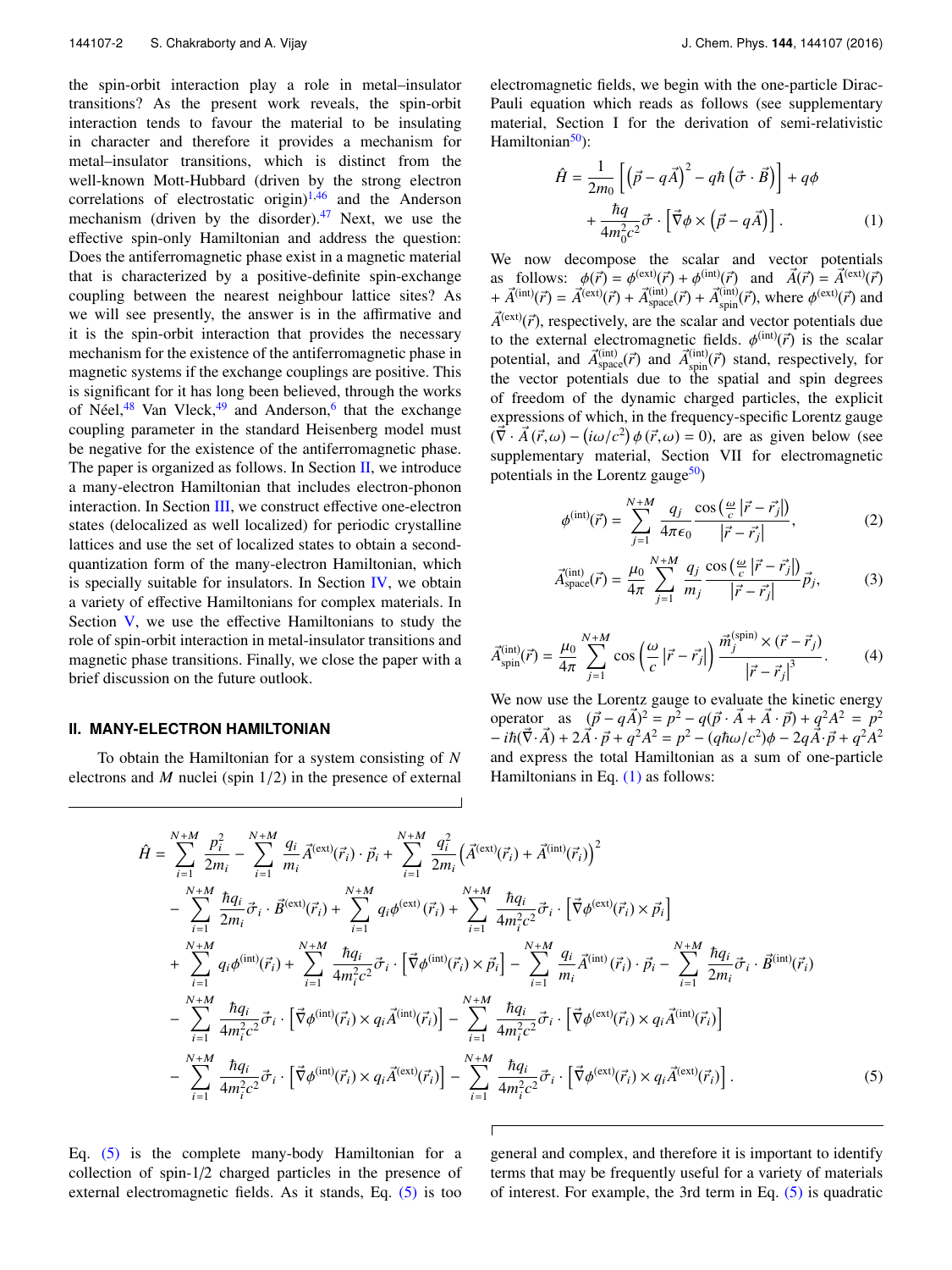in the vector potential whereas the 10th-12th terms are a product of spin angular momentum and spin/orbital angular momentum. These quadratic terms may safely be ignored in the first approximation. In 13th-14th terms, the external vector potential  $\vec{A}^{\text{(ext)}}(\vec{r})$ , which is expected to be small in magnitude under the weak-field limit, interacts with the spin via the gradient of the scalar potentials, which is also expected to be small for slowly varying fields, and hence we ignore them here. As we are here concerned with problems involving electrons, we now substitute the expression for the scalar and vector potentials due to the dynamic electrons from Eqs.  $(2)-(4)$ in Eq. (5) and ignore the nuclear kinetic energy (justified under the Born-Oppenheimer scheme) and the nuclear-nuclear repulsion energy which is just a constant number for electronic problems. The simplified operator for correlated electrons is then given as follows:

$$
\hat{H} = \sum_{i=1}^{N} \left\{ \frac{p_i^2}{2m} - \left( \sum_{j=1}^{M} \frac{z_j a_u^{(1)} \cos\left[\frac{\omega}{c} |\vec{r}_i - \vec{R}_j| \right]}{|\vec{r}_i - \vec{R}_j|} \right) \right\} \n- e \phi^{(\text{ext})}(\vec{r}_i) + \frac{e}{m} \vec{A}^{(\text{ext})}(\vec{r}_i) \cdot \vec{p}_i + 2 \mu_B \vec{S}^{(i)} \cdot \vec{B}^{(\text{ext})}(\vec{r}_i) - \frac{e a_u^{(2)}}{2} \vec{S}^{(i)} \cdot \left[ \left\{ \vec{\nabla} \phi^{(\text{ext})}(\vec{r}_i) \right\} \times \vec{p}_i \right] \right. \n+ \left( \sum_{j=1}^{M} \frac{z_j a_u^{(1)} a_u^{(2)}}{2} f(\vec{r}_i, \vec{R}_j) \vec{S}^{(i)} \cdot \left[ (\vec{r}_i - \vec{R}_j) \times \vec{p}_i \right] \right) \right\} + \sum_{i=1}^{N} \sum_{j \neq i}^{N} \left\{ \frac{a_u^{(1)} \cos\left[\frac{\omega}{c} |\vec{r}_i - \vec{r}_j| \right]}{|\vec{r}_i - \vec{r}_j|} - \frac{a_u}{4} \left[ f(\vec{r}_i, \vec{r}_j) \vec{S}^{(i)} \cdot \left\{ (\vec{r}_i - \vec{r}_j) \times \vec{p}_i \right\} + f(\vec{r}_j, \vec{r}_i) \vec{S}^{(j)} \cdot \left\{ (\vec{r}_j - \vec{r}_i) \times \vec{p}_j \right\} \right] \right. \n+ \frac{a_u}{2} \frac{\cos\left[\frac{\omega}{c} |\vec{r}_i - \vec{r}_j| \right]}{|\vec{r}_i - \vec{r}_j|^3} \left[ \vec{S}^{(i)} \cdot \left\{ (\vec{r}_i - \vec{r}_j) \times \vec{p}_j \right\} + \vec{S}^{(j)} \cdot \left\{ (\vec{r}_j - \vec{r}_i) \times \vec{p}_i \right\} \right],
$$
\n(6)

where

$$
f(\vec{r}_i, \vec{r}_j) = \frac{1}{|\vec{r}_i - \vec{r}_j|^2} \left[ \frac{\cos\left(\frac{\omega}{c} |\vec{r}_i - \vec{r}_j| \right)}{|\vec{r}_i - \vec{r}_j|} + \frac{\omega}{c} \sin\left(\frac{\omega}{c} |\vec{r}_i - \vec{r}_j| \right) \right].
$$

Here,  $a_u^{(1)} = \frac{e^2}{4\pi\epsilon}$  $\frac{e^2}{4\pi\epsilon_0}, a_u^{(2)} = \frac{\hbar}{m^2}$  $\frac{\hbar}{m^2c^2}$ , and  $a_u = a_u^{(1)} \times a_u^{(2)}$  (the Planck constant,  $h = 2\pi\hbar$ ;  $m =$  the rest mass of the electron,  $e =$  the modulus of the electronic charge,  $c =$  the speed of light in vacuum,  $\mu_B = \frac{e\hbar}{2m}$  = the Bohr magneton, and  $\epsilon_0$  = the dielectric constant in vacuum). In Eq. (6), we have dropped the many-body momentum correlation that arises due to  $\vec{A}^{\text{(int)}}_{\text{space}}(\vec{r})$  as given in Eq. (3), which may be of importance for diamagnetic materials. The first seven terms in Eq. (6) are one-electron operators and they, respectively, represent the kinetic energy, electron-nucleus attraction (at finite frequency), interaction of electrons with the external scalar potential, interaction of the electronic momentum with the external vector potential, interaction of electron spin with the external magnetic field, the coupling of electronic spin with the linear momentum of the electron that is mediated by the external scalar potential, and the spin-orbit coupling (SOC) in which the spatial angular momentum refers to the axis formed by the coordinate of the electron relative to the coordinate of the nucleus. Other physically distinct mechanisms of SOC are given by the last two terms of Eq. (6) wherein the spatial angular momentum refers to the axis formed by the coordinate of the electron relative to the coordinates of other electrons and therefore these SOCs are in essence mediated by the electron correlations which are expected to be significant particularly for strongly correlated materials. We parenthetically note that the last two terms of the Hamiltonian in Eq.  $(6)$ , respectively, give rise to the idea of what is frequently known as the spin-own-orbit and spin-otherorbit interactions. Finally, the eighth term of Eq. (6) is the repulsion between electron-pairs, which is a finite frequency extension of the Coulomb's law of electrostatics. To account for the dynamical nature of the lattice, we follow Bardeen and co-workers44,45 and introduce a mechanism of the electronphonon interaction, the final expression of which, in terms of phonon annihilation  $(b_{g\lambda})$  and creation operator  $(b_{-g\lambda}^{\dagger})$ , is given as follows (see supplementary material, Section III for the derivation of electron-phonon interactions $50$ :

$$
\hat{H}_{\text{electron-phonon}} = \sum_{i=1}^{N} \sum_{\vec{g}, \lambda} \left[ \hat{H}_{\{i, \vec{g}, \lambda\}}^{(e-p;a)} + \hat{H}_{\{i, \vec{g}, \lambda\}}^{(e-p;b)} \right] \left( b_{\vec{g}\lambda} + b_{-\vec{g}\lambda}^{\dagger} \right). \tag{7}
$$

Finally, we add Eq.  $(7)$  in Eq.  $(6)$  to obtain the complete many-electron Hamiltonian that recognizes the non-adiabatic phonon-related electronic processes in the material.

# **III. BASE KETS AND SECOND QUANTIZATION**

To obtain a second-quantized form of the Hamiltonian, one must first choose a complete set of one-particle base kets and such a choice in a many-electron theory is often dictated by the physical problem at hand. For example, it is frequently convenient to use localized functions (Wannier construction,  $51,52$  for example) to describe the insulators and poor conductors, whereas the delocalized Bloch waves are generally found useful for conducting materials. In other situations, one may also use a mixed set of kets that include both localized and delocalized functions. We here discuss the explicit construction of a set of effective one-electron quantum states (both localized and delocalized) for a periodic crystalline material, to be used in the second quantization framework. As it is well-known, effective one-electron states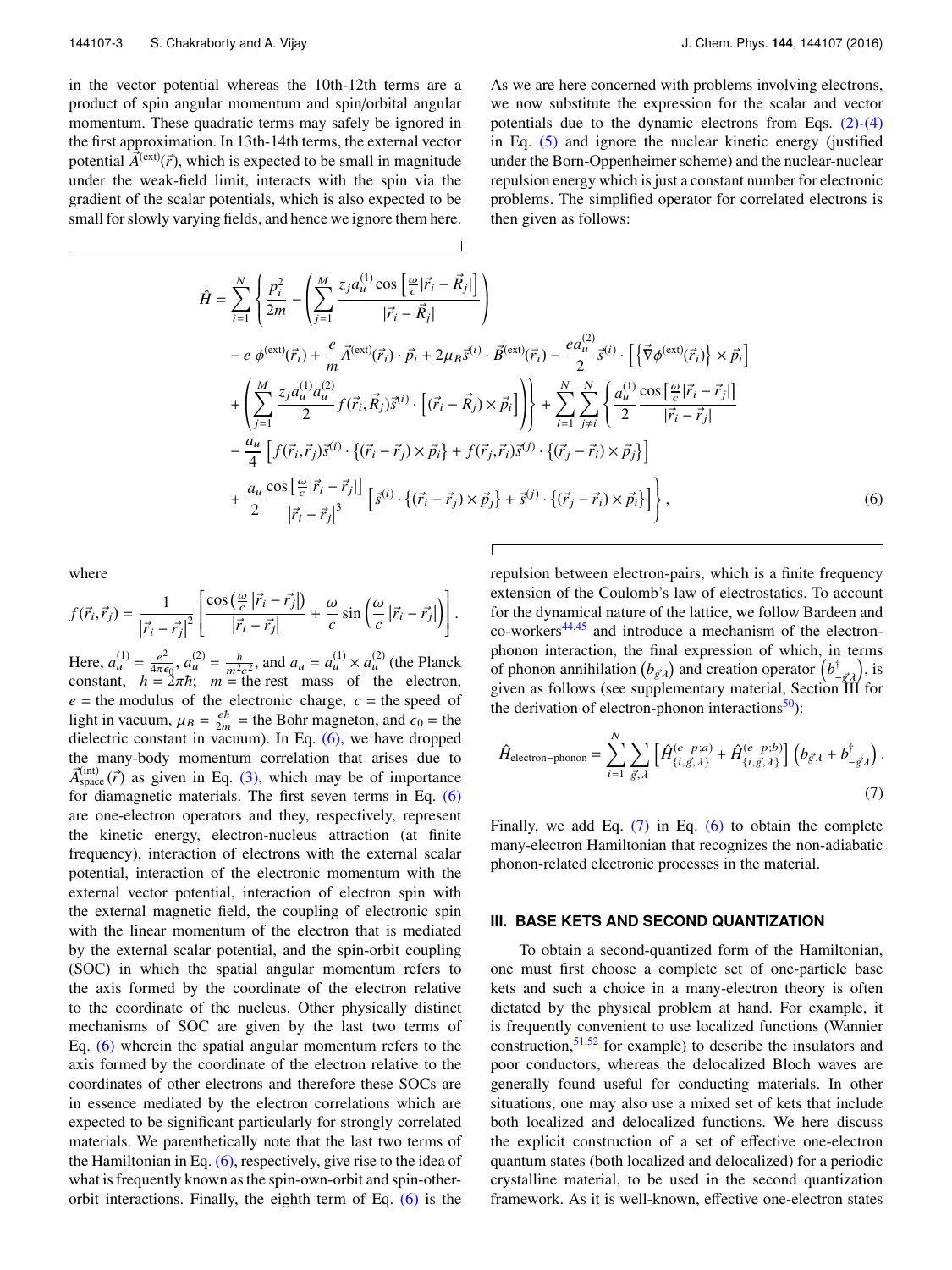for a periodic lattice take the Bloch's form as follows:

$$
\psi_n\left(\vec{r},\vec{k}\right) = e^{i\vec{k}\cdot\vec{r}}e^{i\phi\left(\vec{k}\right)}\eta_n\left(\vec{r},\vec{k}\right),\tag{8}
$$

where  $\vec{k}$  stands for the Bloch wave vector (real-valued), spanning the first Brillouin zone (FBZ) and  $\eta_n(\vec{r}, \vec{k})$  satisfies the periodicity of the lattice, that is,  $\eta_n(\vec{r} + d, \vec{k}) = \eta_n(\vec{r}, \vec{k})$ where  $\vec{d}$  is a lattice vector.  $\phi(\vec{k})$  is a phase (real-valued) associated with the *k*th Bloch state and the integer *n* stands for a triplet of quantum numbers, defining the energy band. We here adopt the orthonormality condition:  $\langle \psi_{n'}(\vec{k'})|\psi_{n}(\vec{k'})\rangle$ =  $\delta(\vec{k} - \vec{k}') \delta_{nn'}$ , which implies  $(2\pi)^3 \langle \eta_n(\vec{k}) | \eta_n(\vec{k'}) \rangle_V = V \delta_{nn'}$ , the integration over the primitive unit cell volume, *V*. For a particular  $\vec{k}$ ,  $\eta_n(\vec{r}, \vec{k})$  is the solution of the following effective one-electron equation:

$$
\left[\frac{\hbar^2}{2m}\left(\vec{\nabla} + i\vec{k}\right)^2 + E_n\left(\vec{k}\right) - V_{\text{eff}}\left(\vec{r}\right)\right]\eta_n\left(\vec{r},\vec{k}\right) = 0, \quad (9)
$$

where *m* is the mass of the electron and  $E_n(\vec{k})$  is the allowed electronic band energy.  $V_{\text{eff}}(\vec{r})$  in Eq. (9) is the effective potential energy, which may be taken as the sum of electron-nucleus attraction, nucleus-nucleus repulsion and the (non-linear) Hartree-Fock potential,  $V_{HF}(\vec{r})$  or a Kohn-Sham potential of the density functional theory. As one can easily show,  $V_{\text{HF}}(\vec{r})$  satisfies the periodicity of the lattice. To solve Eq. (9) algebraically, we expand  $|\eta_n(k)\rangle$  as follows:  $|\eta_n(\vec{k})\rangle = \sum_{m=1}^{N} C_{nm}(\vec{k}) | \chi_m \rangle$  where the ket  $| \chi_m \rangle$  must satisfy the periodicity of the lattice, that is,  $\chi_m(\vec{r} + \vec{d}) = \chi_m(\vec{r})$ . Assuming orthonormality over the primitive unit cell volume, it is convenient to choose  $\langle \vec{r} | \chi_m \rangle = V^{-1/2} \exp(i \vec{g}_m \cdot \vec{r})$ , where  $\vec{g}_m$  is the reciprocal lattice vector (real-valued). Using  $| \chi_m \rangle$  as a basis, we now diagonalize Eq.  $(9)$  to obtain the eigenvalues  $E_n(\vec{k})$  and the eigenvector elements  $C_{nm}(\vec{k})$ , and therefore Eq. (8) takes the following form:

$$
\psi_n(\vec{r}, \vec{k}) = V^{-1/2} \sum_{m=1}^N C_{nm}(\vec{k}) e^{i\phi(\vec{k})} e^{i(\vec{k} + \vec{g}_m) \cdot \vec{r}}.
$$
 (10)

Following Wannier,  $51$  we now construct a linear combination of Eq.  $(10)$  as follows:

$$
\Phi_{\vec{d}n}(\vec{r}) = \sum_{m=1}^{N} f_{nm}(\vec{r} - \vec{d}) e^{i\vec{g}_m \cdot \vec{r}}, \qquad (11)
$$

where

$$
f_{nm}(\vec{r} - \vec{d}) = \frac{1}{(2\pi)^{3/2}} \int_{\text{FBZ}} d^3k \ e^{i\vec{k} \cdot (\vec{r} - \vec{d})} e^{i\phi(\vec{k})} C_{nm}(\vec{k}), \tag{12}
$$

where the vector  $\vec{d}$  locates the lattice point at which  $\Phi_{d\vec{n}}(\vec{r})$  is centred. Also, the set  $\Phi_{d\vec{n}}(\vec{r})$  is ortho-normal over the energy bands as well as the lattice vectors, that is,  $\langle \Phi_{\vec{d}'n'} | \Phi_{\vec{d}n} \rangle = \delta_{nn'} \delta_{\vec{d}\vec{d}'}$ . Evidently, it is the quantity  $C_{nm}(\vec{k})$ , and hence  $V_{\text{eff}}(\vec{r})$  in Eq. (9) that finally determines the extent to which the function  $\Phi_{d\hat{n}}(\vec{r})$  will be localized in the region around  $\vec{r} = \vec{d}$ . Let us suppose that  $\phi(\vec{k}) = 0$ and  $C_{nm}(\vec{k})$  is a constant, say,  $(2\pi)^{3/2}$ , in which case Eqs. (11) and (12) yield:  $\Phi_{d\hat{n}}(\vec{r}) = \text{Sinc}(x - d_x)\text{Sinc}(y)$  $-d_y$ Sinc( $z - d_z$ ), where  $\pi(x - d_x)$ Sinc( $x - d_x$ ) = sin[(2*N*)  $+ 1\pi(x - d_x)/a_x$ ] and  $a_x$  is the length of the primitive unit cell in the Cartesian *x*-direction. For a general situation, when  $C_{nm}(k)$  is not a constant,  $|\Phi_{\vec{d}n}\rangle$  will fundamentally inherit the oscillatory and simultaneously decaying feature of the tail of the Sinc function, albeit in a subtle form, and this, in fact, is necessary to ensure that the set  $|\Phi_{\vec{d}n}\rangle$  remains orthogonal over the lattice vectors.<sup>53</sup> In any event, Eqs.  $(10)$  and  $(11)$ , respectively, represent a complete set of delocalized and localized effective one-electron quantum states, which may be used, within the second-quantization framework, to study the electronic properties of metals and insulators, respectively.

As we have noted above, the function  $\Phi_{d*n*}(\vec{r})$  in Eq. (11) may exhibit, for a given  $V_{\text{eff}}(\vec{r})$  in Eq. (9), an oscillatory and simultaneously decaying feature, away from the lattice point  $\vec{r} = d$ . In a specific application, it may be desirable to suppress this oscillation, particularly in the region beyond the individual primitive unit cell volume. Such a localization, as we discuss below, may be achieved by using an appropriate filter in Eq. (12). An ideal filter, in the present context, would produce a new set of one-electron states, all well-confined in the real space within the primitive unit cells located at various lattice sites. However, a necessary consequence of the filter is that the new set of states will no longer be orthogonal over the lattice vectors  $\vec{d}$ . If so desired, then, one may use the method of symmetric orthogonalization due to Lowdin<sup>54</sup> and transform the new set to yet another new set of states that are orthonormal over the lattice vectors,  $\vec{d}$ , as well as the band indices, *n*. Let us now introduce a filter  $\Gamma_{nm}(\vec{k};\vec{\epsilon})$  and redefine Eq. (12) as shown below

$$
\tilde{f}_{nm}(\vec{r} - \vec{d}; \Gamma) = \frac{1}{(2\pi)^{3/2}} \int_{\text{FBZ}} d^3k \ e^{i\vec{k} \cdot (\vec{r} - \vec{d})} \times \Gamma_{nm}(\vec{k}; \vec{\epsilon}) \ e^{i\phi(\vec{k})} C_{nm}(\vec{k}). \tag{13}
$$

That is, the essential effect of a filter is to rescale the elements  $C_{nm}(\vec{k})$  of Eq. (10), such that the resulting function  $\tilde{f}_{nm}(\vec{r} - \vec{d}; \Gamma)$  will have the structure of the Sinc function centred at  $\vec{r} = d$ , superimposed with an envelope, which is decaying with a characteristic length scale as defined by the damping variable  $\vec{\epsilon}$  of the filter function,  $\Gamma_{nm}(\vec{k};\vec{\epsilon})$ . With  $\tilde{f}_{nm}(\vec{r} - \vec{d}; \Gamma)$  in Eq. (13), Eq. (11) produces a non-orthogonal set of one-electron states  $\tilde{\Phi}_{d\vec{n}}(\vec{r}; \Gamma)$ , which, upon symmetric orthogonalization, defines a new set of one-electron states as follows:

$$
\Phi_{\vec{d}n}^{(\text{new})}(\vec{r};\Gamma) = \sum_{\vec{d}'} (S_n^{-1/2})_{\vec{d}\vec{d}'} \, \tilde{\Phi}_{\vec{d}'n}(\vec{r};\Gamma), \tag{14}
$$

where

$$
(S_n)_{\vec{d}\vec{d}'} = \langle \tilde{\Phi}_{\vec{d}n}(\Gamma) | \tilde{\Phi}_{\vec{d}'n}(\Gamma) \rangle.
$$
 (15)

It is easy to verify that  $\langle \Phi_{\tau}^{(\text{new})} \rangle$  $\frac{d^{(new)}}{d^{\prime}n^{\prime}}(\Gamma)|\Phi_{\vec{d}\mu}^{\text{(new)}}\rangle$  $\langle \frac{\partial^2 f}{\partial \dot{\alpha}}(\Gamma) \rangle = \delta_{nn'} \delta_{\vec{d}\vec{d}'}$ . We may now use one-electron states in Eq.  $(14)$  as a basis to construct a second-quantized form of the many electron Hamiltonian, suitable particularly for insulators. For the symmetric orthogonalization process in Eq. (14) to succeed, we note, the overlap matrix in Eq.  $(15)$ , if required, must be made non-singular, using, for example, the method of singular value decomposition. The nature of the overlap matrix in Eq. (15) and the consequent localization characteristics of the resulting one-electron states  $|\Phi_{\tau}^{(\text{new})}\rangle$  $\frac{d^{(new)}}{dn}(\Gamma)$  in Eq. (14) are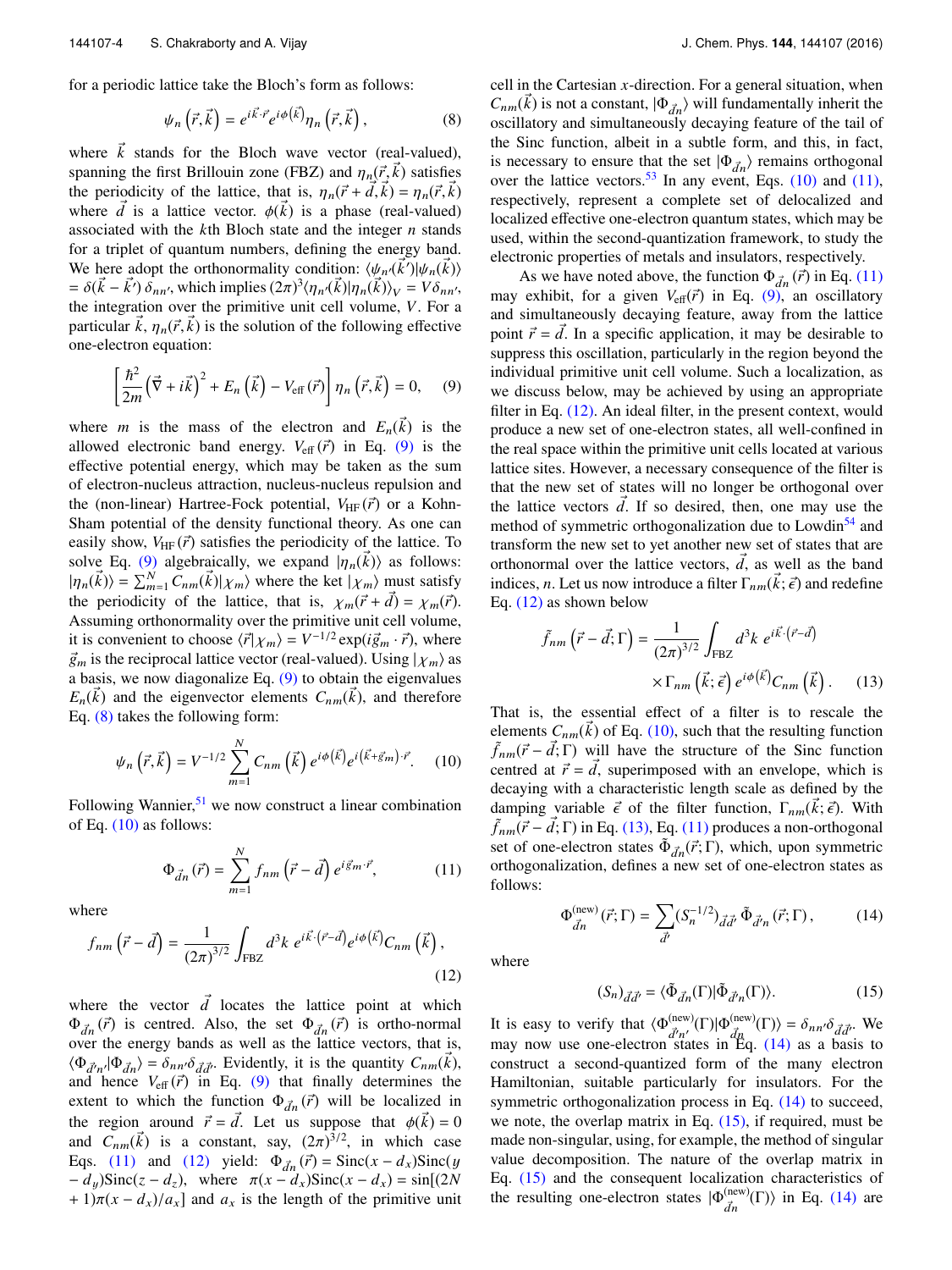critically dependent upon the choice of the filter function  $\Gamma_{nm}(k;\vec{\epsilon})$ . In what follows, we discuss the possible choices for the filter function that one may introduce in a specific application.

We first note that the filter, beside the damping parameter  $\vec{\epsilon}$ , is a function of the Bloch wave vector  $\vec{k}$  and the indices *n* and *m*, as displayed in Eq.  $(13)$ . In the first approximation, we may consider the filter to be the same for all *n* and *m*, that is,  $\Gamma_{nm}(\vec{k}; \vec{\epsilon}) = \Gamma(\vec{k}; \vec{\epsilon}) = \exp(\ln[\Gamma(\vec{k}; \vec{\epsilon})]).$ Formally, therefore, this filter results by simply adding an imaginary quantity,  $-i \ln[\Gamma(k; \vec{\epsilon})]$ , to the real-valued phase,  $\phi(\vec{k})$ , of the Bloch states in Eq. (10). For example, the choice  $\ln[\Gamma(\vec{k};\vec{\epsilon})] = -(\epsilon_x^2 k_x^2 + \epsilon_y^2 k_y^2 + \epsilon_z^2 k_z^2)$  amounts to a filter function that is Gaussian in nature. Accordingly,  $\tilde{f}_{nm}(\vec{r} - \vec{d})$ in Eq. (13) will exhibit a curve that is centred at  $\vec{r} = d$  with a Gaussian-like profile, and therefore  $|\tilde{\Phi}_{\vec{d}n}\rangle$ , resulting from Eq.  $(11)$ , would be localized like a Gaussian, within the primitive unit cell, located at the lattice point  $\vec{d}$ . We may now use this  $|\tilde{\Phi}_{d,n}\rangle$  in Eq. (14) to obtain a new set of orthogonal one-electron states.

As an alternative, let us choose an arbitrary function,  $h_n(\vec{r})$ , which is localized within a primitive unit cell, located at the lattice point  $\vec{d}$ . Let us now obtain the filter, using the information available in Eq.  $(10)$ , as defined below

$$
\Gamma_{nm}(\vec{k}) = \sum_{p=1}^{N} \frac{C_{pm}(\vec{k})}{C_{nm}(\vec{k})} \langle \psi_p(\vec{k}) | h_n \rangle.
$$
 (16)

As we have noted above, the effect of the filter is to simply rescale  $C_{nm}(k)$  of Eq. (10) and therefore we have the following expression for a non-orthogonal one-electron states of the Bloch class, emerging from Eq. (10)

$$
\tilde{\psi}_n\left(\vec{r},\vec{k}\right) = V^{-1/2} \sum_{m=1}^N \Gamma_{nm}\left(\vec{k}\right) C_{nm}\left(\vec{k}\right) e^{i\phi\left(\vec{k}\right)} e^{i\left(\vec{k}+\vec{g}_m\right)\cdot \vec{r}}.\tag{17}
$$

With Eq.  $(16)$ , Eq.  $(17)$  takes the following form:

$$
\tilde{\psi}_n\left(\vec{r},\vec{k}\right) = \sum_{p=1}^N a_{np}\left(\vec{k}\right)\psi_p\left(\vec{r},\vec{k}\right),\tag{18}
$$

where  $a_{np}(\vec{k}) = \langle \psi_p(\vec{k}) | h_n \rangle$ . As Eq. (18) reveals, the effect of the filter as given in Eq.  $(16)$  is to linearly transform the orthogonal set of Bloch states in Eq. (10) to a non-orthogonal set of the same Bloch class. We now use the method of symmetric orthogonalization<sup>54</sup> to obtain, using  $\tilde{\psi}_n(\vec{r}, \vec{k})$  in Eq. (18), a new set of orthogonal states of the Bloch class as follows:

$$
\psi_n^{\text{(new)}}\left(\vec{r},\vec{k}\right) = \sum_{p=1}^N (S_{\vec{k}}^{-1/2})_{np} \tilde{\psi}_p\left(\vec{r},\vec{k}\right),\tag{19}
$$

where

$$
(S_{\vec{k}})_{np} = \langle \tilde{\psi}_n(\vec{k}) | \tilde{\psi}_p(\vec{k}) \rangle.
$$
 (20)

Finally, we use Eq. (19) to construct the Wannier-like oneelectron states, localized at the lattice point  $\vec{d}$ , as given below

$$
\Phi_{\vec{d}n}^{(\text{new})}(\vec{r}) = \int_{\text{FBZ}} d^3k \ e^{-i\vec{k}\cdot\vec{d}} \psi_n^{(\text{new})}(\vec{r}, \vec{k}) \,. \tag{21}
$$

We may now use  $|\Phi_{\tau}^{(\text{new})}\rangle$  $\langle \frac{d^{(new)}}{d^n} \rangle$  in Eq. (21) as a basis to construct a second-quantized form of the many electron Hamiltonian. Now, if we restrict the summation in Eqs. (16), (18), and (19) to a subset, *J*, of the energy bands (that is,  $p = 1, J$ ), where *J* is less than *N*, and accordingly the index *n* in Eqs. (18) and (19) is restricted to the number *J*, then we will obtain the class of localized Wannier-like states, as advanced by Vanderbilt and co-workers.<sup>52</sup> It should, however, be noted that the symmetric orthogonalization process for a subset *J* of the energy bands, as shown in Eq.  $(19)$ , may sometimes fail due to the presence of singularities in the overlap matrix in Eq. (20). A notable example of the occurrence of such singular overlap is the topological insulator.<sup>52,55</sup> In such circumstances, the filter function as given in Eq.  $(16)$  may not be optimal. As yet another alternative, one may use other filter techniques such as those based on distributed approximating functionals, as pioneered by Kouri and co-workers,  $56,57$  to obtain a set of orthonormal one-electron states, which are well-localized within the primitive unit cell volume. We parenthetically note that the use of filters to suppress the oscillatory behaviour and localize the Wannier-like one-electron base kets completely within the volume of the unit cell, located at various lattice sites, is not essential, though it may be desirable in specific instances. In any event, the complete set of orthonormal oneelectron base kets as given in Eq.  $(11)$ , the localization features of which are determined, if the phase  $\phi\left(\vec{k}\right)$  is zero, solely by the coefficients,  $C_{nm}(\vec{k})$ , which are the eigenvector elements of Eq. (9), would, in general, continue to serve the purpose, *we stress*.

Finally, assuming Eq.  $(11)$  or Eq.  $(14)$  or Eq.  $(21)$ as a basis, we obtain the second-quantized form of the Hamiltonian in Eqs. (6) and (7), which is suitable, in particular, for insulators. The details of the second quantization are presented in the supplementary material (see supplementary material, Section IV for the derivation of the second-quantized Hamiltonian<sup>50</sup>) and the final results are summarized in Tables I and II.

# **IV. EFFECTIVE HAMILTONIANS**

The Hamiltonian as given in Tables I and  $\overline{II}$  is still too complex and it may not be necessary to include all the terms in a specific application. In the following, we outline a set of approximations for the Hamiltonian in Tables I and II, reduce the Hilbert space and finally derive a number of effective Hamiltonians suitable for a variety of materials.

### **A. Strongly correlated narrow energy band systems**

We here advance, in the spirit of the classic works of Hubbard<sup>1</sup> and others,  $2,3,6,9$  a simplification scheme for the Hamiltonian in Tables I and II which may be suitable for materials that display strong electron correlations among a set of bands within a narrow energy range. Let us first consider the one electron operators in Table I. The 1st term represents a combination of the kinetic energy, electronnucleus attraction, the coupling of electronic momentum with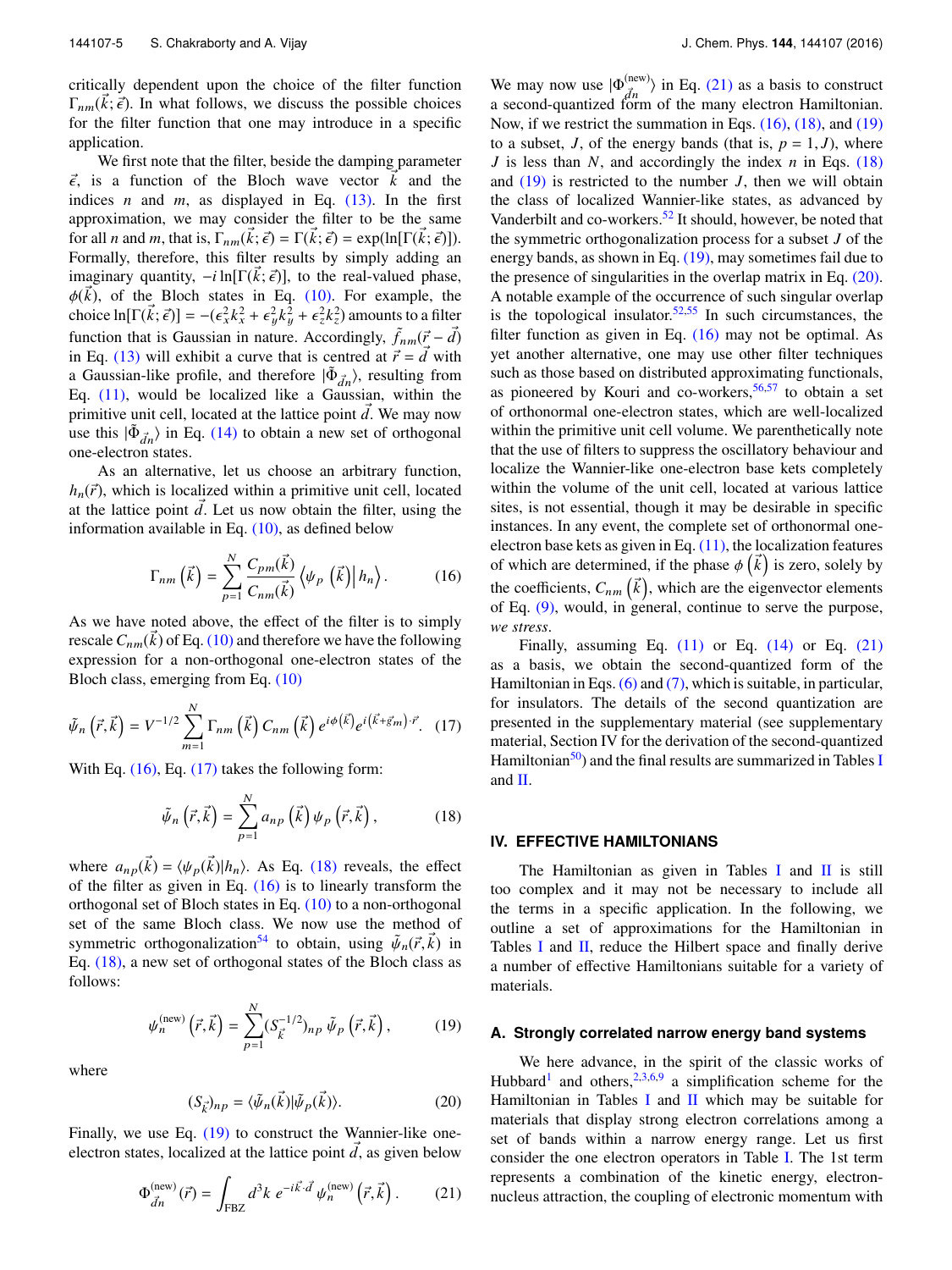| S.No.          | Terms of the Hamiltonian                                                                                                                                                                                                                                                                                                          | Remark <sup>a</sup>        |
|----------------|-----------------------------------------------------------------------------------------------------------------------------------------------------------------------------------------------------------------------------------------------------------------------------------------------------------------------------------|----------------------------|
|                | $\sum_{\vec{d}_1,n_1} t^{(1)}_{\vec{d}_1n_1} \hat{n}_{\vec{d}_1n_1}$                                                                                                                                                                                                                                                              | $\hat{H}_{\rm Diag}$       |
| $\overline{c}$ | $\Sigma_{\vec{d}_1, \sigma_1, t}^{ } \substack{t^{(2)} \\ \{\vec{d}_1n_1\} \{\vec{d}_1n_2\}} } c^\dagger_{\vec{d}_1 \sigma_1; n_1} c_{\vec{d}_1 \sigma_1; n_2}$                                                                                                                                                                   | $\hat{H}_{\text{BT}}$      |
| 3              | $\sum_{\vec{d}_1 \neq \vec{d}_2} t^{(3)}_{\{\vec{d}_1 n_1\} \{\vec{d}_2 n_2\}} c^{\dagger}_{\vec{d}_1 \sigma_1; n_1} c^{\dagger}_{\vec{d}_2 \sigma_1; n_2}$                                                                                                                                                                       | $\hat{H}_{\text{Hopping}}$ |
| 4              | $\sum_{\vec{d}_1,n_1} t^{(4)}_{\vec{d}_1n_1} s^z_{\vec{d}_2n_1}$                                                                                                                                                                                                                                                                  | $\hat{H}_{\text{Zeeman}}$  |
| 5              | $\Sigma_{\vec{d}_1,n_1\neq n_2} t^{(5)}_{\{\vec{d}_1n_1\}\in \{\vec{d}_1n_2\}} \Big(c^{\dagger}_{\vec{d}_1\alpha;n_1} c^{\phantom{\dagger}}_{\vec{d}_1\alpha;n_2} - c^{\dagger}_{\vec{d}_1\beta;n_1} c^{\phantom{\dagger}}_{\vec{d}_1\beta;n_2} \Big)$                                                                            |                            |
| 6              | $\sum_{\vec{d}_1 \neq \vec{d}_2} t_{\{\vec{d}_1 n_1\} \{\vec{d}_2 n_2\}}^{(6)} \left( c_{\vec{d}_1 \alpha; n_1}^{\dagger} c_{\vec{d}_2 \alpha; n_2}^{\dagger} - c_{\vec{d}_1 \beta; n_1}^{\dagger} c_{\vec{d}_2 \beta; n_2} \right)$                                                                                              |                            |
| 7              |                                                                                                                                                                                                                                                                                                                                   | $\hat{H}_{\text{SOC1}}$    |
| 8              |                                                                                                                                                                                                                                                                                                                                   |                            |
| $^{9}$         | $\begin{array}{l} \sum_{\vec{d}_1,n_1} t^{(7)}_{(\vec{d}_1n_1} s^z_{4 n_1}\\ \sum_{\vec{d}_1,n_1} t^{(8)}_{(\vec{d}_1n_1} s^+_{4 n_1}\\ \sum_{\vec{d}_1,n_1} t^{(9)}_{(\vec{d}_1n_1} s^-_{4 n_1} \end{array}$                                                                                                                     |                            |
| 10             | $\Sigma_{\vec{d}_1,n_1\neq n_2} t^{(10)}_{\{\vec{d}_1n_1\}\in \vec{d}_1n_2\}} \Big(c^\dagger_{\vec{d}_1\alpha;n_1} c_{\vec{d}_1\alpha;n_2} - c^\dagger_{\vec{d}_1\beta;n_1} c_{\vec{d}_1\beta;n_2} \Big)$                                                                                                                         |                            |
| 11             | $\sum_{\vec{d}_1,n_1\neq n_2}t^{(11)}_{\{\vec{d}_1n_1\}\mid \{\vec{d}_1n_2\}}c^{\dagger}_{\vec{d}_1\alpha;n_1}c_{\vec{d}_1\beta;n_2}$                                                                                                                                                                                             |                            |
| 12             | $\sum_{\vec{d}_1,n_1\neq n_2}\!\!\!t^{(12)}_{\{\vec{d}_1n_1\}\{\vec{d}_1n_2\}}c^\dagger_{\vec{d}_1\beta;n_1}c_{\vec{d}_1\alpha;n_2}$                                                                                                                                                                                              |                            |
| 13             | $\Sigma_{\vec d_1 \neq \vec d_2} t^{(13)}_{\{\vec d_1n_1\} \{\vec d_{2n_2}\}} \Big(c^{\dagger}_{\vec d_1\alpha;n_1} c^{\phantom{\dagger}}_{\vec d_2\alpha;n_2} - c^{\dagger}_{\vec d_1\beta;n_1} c^{\phantom{\dagger}}_{\vec d_2\beta;n_2} \Big)$                                                                                 |                            |
| 14             | $\sum_{\substack{\vec{d}_1 \neq \vec{d}_2, \\ n_1, n_2}} \int_{\{\vec{d}_1 n_1\} \mid \{\vec{d}_2 n_2\}}^{(14)} c^{\dagger}_{\vec{d}_1 \alpha; n_1} c^{\phantom{\dagger}}_{\vec{d}_2 \beta; n_2}$                                                                                                                                 |                            |
| 15             | $\sum_{\vec{d}_1 \neq \vec{d}_2,} t^{(15)}_{\{\vec{d}_1n_1\} \{\vec{d}_2n_2\}} c^{\dagger}_{\vec{d}_1\beta;n_1} c^{\phantom{\dagger}}_{\vec{d}_2\alpha;n_2}$                                                                                                                                                                      |                            |
| 16             | $\sum_{\substack{\vec{d}_1,\vec{d}_2\\ \vec{n}_1,\vec{n}_2}} \sum_{\vec{g},\lambda} \sum_{\vec{g},\lambda} w^{(8)}_{\{\vec{d}_1n_1\} \{\vec{d}_2n_2\} \{\vec{g}\lambda\}} \bigg(b_{\vec{g}\lambda} + b^{\dagger}_{\vec{g}\lambda}\bigg) c^{\dagger}_{\vec{d}_1\sigma_1;n_1} c^{\dagger}_{\vec{d}_2\sigma_1;n_2}$                  | $\hat{H}_{\text{EP}}$      |
| 17             | $\sum_{\substack{\vec{d}_1,\vec{d}_2,\vec{d}_3}}\sum_{\vec{g},\lambda} \sum_{\vec{g},\lambda} w^{(9)}_{\{\vec{d}_1\sigma_1;n_1\}\mid \{\vec{d}_2\sigma_2;n_2\}\mid \{\vec{g}\lambda\}} \Big(b_{\vec{g}\lambda}+b^{\dagger}_{\vec{g}\lambda}\Big)c^{\dagger}_{\vec{d}_1\sigma_1;n_1}c^{\phantom{\dagger}}_{\vec{d}_2\sigma_2;n_2}$ | $\hat{H}_{\rm SP}$         |
|                |                                                                                                                                                                                                                                                                                                                                   |                            |

TABLE I. One-electron operators of the total Hamiltonian.

<sup>a</sup> $\hat{H}_{\text{Diag}}$  = diagonal energy,  $\hat{H}_{\text{BT}}$  = electronic band transition at a lattice site,

 $\hat{H}_{\text{Hopping}} =$  electron hoping among the lattice sites,  $\hat{H}_{\text{SOC1}} =$  spin-orbit coupling

 $\hat{H}_{\text{Zeeman}}$  = interactions of electron spin with the external magnetic field,

 $\vec{d}$  = lattice vector, *n* = band index and  $\sigma$  = spin.

the external vector potential and the acceleration of electron due to the external scalar potential. As the bands belong to a narrow energy range, the term  $t^{(1)}_{\tau}$  $\frac{d^{(1)}}{d_1 n_1}$  in the 1st term is not expected to vary appreciably when the lattice vector  $\vec{d}_1$  and the band  $n_1$  change and therefore it may be approximated as a constant. With a constant  $t^{(1)}_{\tau}$  $\frac{d^{(1)}}{d_1n_1}$ , the number operator  $\hat{n}_{\vec{d}_1n_1}$ , when summed over  $\vec{d}_1$  and  $n_1$ , measures the total number of electrons within the narrow energy range. Consequently, the 1st term would effectively give a constant energy contribution to the total Hamiltonian which we can safely ignore from further considerations. Physically, this means that there is no escape for electrons from the band belonging to the narrow energy range. The 2nd and 3rd terms, respectively, stand for the inter-band electronic transitions (within the narrow energy range under study) at the same lattice point (a non-adiabatic process) and the electron hopping from one lattice point to the other, both are mediated by a number of sources such as the electron-nucleus attraction, the external scalar potential,

and the external vector potential (see supplementary material, Section IV for the detailed expression<sup>50</sup>). The 2nd term may be ignored if we consider only adiabatic processes in the material, whereas the hopping term gets simplified if there is no external electromagnetic field. Terms 4th, 5th, and 6th in Table I display the interactions of external magnetic field with the spin angular momentum of electrons; of these the 5th and 6th terms are non-vanishing only when the external magnetic field is spatially dispersive (see supplementary material, Section IV for the detailed expression<sup>50</sup>). And therefore, in the first approximation, we may assume the external magnetic field to be spatially non-dispersive  $(t^{(4)}$  is then simply equal to  $2\mu_B B^{(ext)}$ ) and accordingly we retain only the 4th term. Terms from 7th to 15th stand for a variety of physical processes that arise due to the interaction of spin with the spatial motion of electrons. Of these, the 7th-9th terms refer to the Thomas precession of the individual spins interacting with the internal magnetic field originating from the orbital motion of the charged particles and they are therefore analogous to the

 $\hat{H}_{\text{EP}}$  = electron-phonon interaction and  $\hat{H}_{\text{SP}}$  = spin-phonon interactions.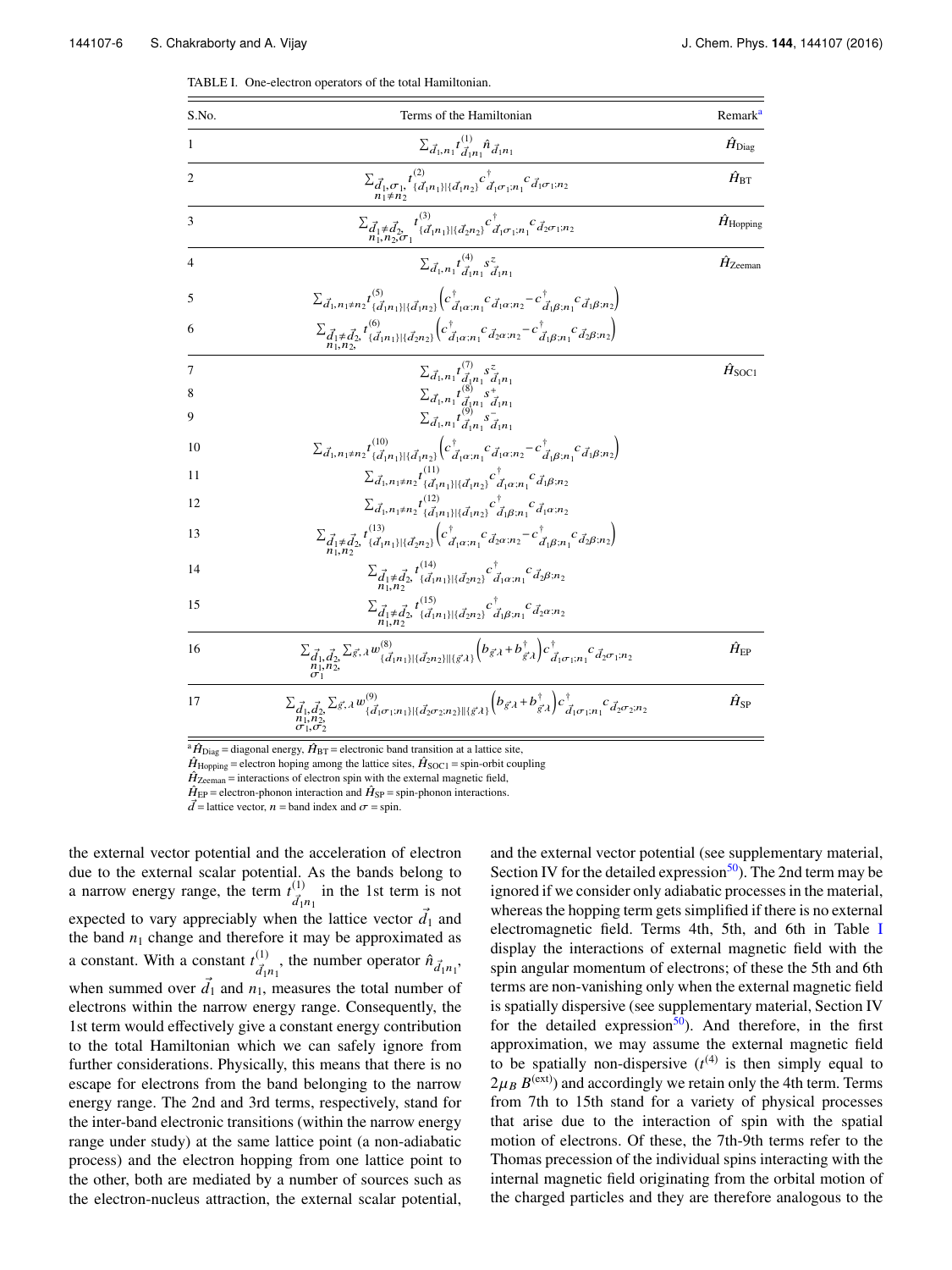TABLE II. Two-electron operators of the total Hamiltonian.

| S.No.          | Terms of the Hamiltonian                                                                                                                                                                                                                                                    | Remark <sup>a</sup>     |
|----------------|-----------------------------------------------------------------------------------------------------------------------------------------------------------------------------------------------------------------------------------------------------------------------------|-------------------------|
|                | $\sum_{\vec{d}_1 n_1} u^{(1)}_{\vec{d}_1 n_1} \hat{n}_{\vec{d}_1 \alpha; n_1} \hat{n}_{\vec{d}_1 \beta; n_1}$                                                                                                                                                               | $\hat{H}_{\rm Corr}$    |
| $\mathfrak{2}$ | $\sum_{\vec{d}_1,\sigma_1,\sigma_2} u^{(2)}_{\{\vec{d}_1n_1\} \{\vec{d}_1n_2\}} \hat{n}_{\vec{d}_1\sigma_1;n_1} \hat{n}_{\vec{d}_1\sigma_2;n_2}$                                                                                                                            |                         |
| 3              | $\Sigma_{\vec{d}_1 \neq \vec{d}_2} u^{(3)}_{\{\vec{d}_1 n_1\} \{\vec{d}_2 n_2\}} \hat{n}_{\vec{d}_1 \sigma_1; n_1} \hat{n}_{\vec{d}_2 \sigma_2; n_2}$                                                                                                                       |                         |
| $\overline{4}$ | $-\Sigma_{\vec{d}_1,\sigma_1,\sigma_2} u^{(4)}_{\{d,n_1\}\{d}_1\} \hat{c}_{\vec{d}_1\sigma_1;n_1}^\dagger c_{\vec{d}_1\sigma_1;n_1}^{\dagger} c_{\vec{d}_1\sigma_2;n_1}^{\dagger} c_{\vec{d}_1\sigma_2;n_2}^\dagger c_{\vec{d}_1\sigma_1;n_2}^{\dagger}$<br>$n_1 \neq n_2$  |                         |
| 5              | $-\sum_{\vec{d}_1 \neq \vec{d}_2} u_{\{\vec{d}_1 n_1\} \{\vec{d}_2 n_2\}}^{\left(5\right)} c_{\vec{d}_1 \sigma_1; n_1}^{\dagger} c_{\vec{d}_1 \sigma_2; n_1}^{\dagger} c_{\vec{d}_2 \sigma_2; n_2}^{\dagger} c_{\vec{d}_2 \sigma_1; n_2}^{\dagger}$<br>$\sigma_1, \sigma_2$ |                         |
| 6              | $\sum_{\vec{d}_1,n_1\neq n_2} \left(u^{(6)}_{\{\vec{d}_1n_1\}\{\vec{d}_1n_2\}}+u^{(7)}_{\{\vec{d}_1n_2\}\{\vec{d}_1n_1\}}\right)\hat{n}_{\vec{d}_1n_2} s^z_{\vec{d}_1n_1}$                                                                                                  | $\hat{H}_{\text{SOC2}}$ |
|                | $\Sigma_{\vec{d}_1 \neq \vec{d}_2} \Big( u^{(8)}_{\{\vec{d}_1 n_1\} \{\vec{d}_2 n_2\}} + u^{(9)}_{\{\vec{d}_2 n_2\} \{\vec{d}_1 n_1\}} \Big) \hat{n}_{\vec{d}_2 n_2} s^z_{\vec{d}_1 n_1}$                                                                                   |                         |
| 8              | $\sum_{\vec{d}_1,n_1\neq n_2} \left(u^{(10)}_{\{\vec{d}_1n_1\}\{\vec{d}_1n_2\}}+u^{(11)}_{\{\vec{d}_1n_2\}\{\vec{d}_1n_1\}}\right)\hat{n}_{\vec{d}_1n_2} s^+_{\vec{d}_1n_1}$                                                                                                |                         |
| $\mathbf Q$    | $\sum_{\vec{d}_1 \neq \vec{d}_2} \left( u^{(12)}_{\{\vec{d}_1 n_1\} \{\vec{d}_2 n_2\}} + u^{(13)}_{\{\vec{d}_2 n_2\} \{\vec{d}_1 n_1\}} \right) \hat{n}_{\vec{d}_2 n_2} s^+_{\vec{d}_1 n_1}$                                                                                |                         |
| 10             | $\sum_{\vec{d}_1,n_1\neq n_2} \left(u^{(14)}_{\{\vec{d}_1n_1\}\{\vec{d}_1n_2\}}+u^{(15)}_{\{\vec{d}_1n_2\}\{\vec{d}_1n_1\}}\right)\hat{n}_{\vec{d}_1n_2} s^{-}_{\vec{d}_1n_1}$                                                                                              |                         |
| 11             | $\sum_{\vec{d}_1 \neq \vec{d}_2} \left( u^{(16)}_{\{\vec{d}_1 n_1\} \{\vec{d}_2 n_2\}} + u^{(17)}_{\{\vec{d}_2 n_2\} \{\vec{d}_1 n_1\}} \right) \hat{n}_{\vec{d}_2 n_2} s_{\vec{d}_1 n_1}^-$                                                                                |                         |

<sup>a</sup> $\hat{H}_{\text{Corr}}$  = electron-pair repulsion and  $\hat{H}_{\text{SOC2}}$  = spin-orbit interaction.

 $\vec{d}$  = lattice vector, n = band index and  $\vec{\sigma}$  = spin.

standard  $\vec{l} \cdot \vec{s}$  coupling in the atomic system. We must retain these terms to study the effects of the interaction between the spatial and spin angular momenta on material properties. Analogous to the 3rd term, 10th-12th terms describe the inter-band transitions (nonadiabatic) involving spins ( $\alpha \rightarrow \alpha$ ,  $\beta \rightarrow \beta$ ,  $\beta \rightarrow \alpha$  and  $\alpha \rightarrow \beta$ ) occurring at a given lattice point and hence may be ignored in the first approximation. The 13th-15th terms give a further mechanism of hopping from one lattice point to another with and without spin-flip processes that are mediated by the spin-orbit coupling, which we ignore here. Finally, 16th and 17th terms, respectively, provide the mechanism of electron-phonon and spin-phonon couplings, of which the former plays an important role in the charge

transport processes and the latter is significant for magnetic properties of matter and therefore we consider them here in the Hamiltonian. We next consider the terms that involve the coordinates of two-electron as given in Table II. In general, we intuitively expect the repulsion among electrons belonging to the same lattice site and the same band, which the 1st term in Table II represents, to be much more profound in comparison to other processes involving two-electrons. And hence, we may neglect Table II, except the 1st term, completely. Finally, the Hamiltonian may be further simplified if we consider the interactions only between the neighbouring lattice points. With the series of approximations outlined above, a much simpler effective Hamiltonian is given below

$$
\hat{H} = \sum_{\substack{\langle \vec{d}_1, \vec{d}_2 \rangle \\ n_1, n_2, \sigma_1}} t_{\{\vec{d}_1 n_1\}|\{\vec{d}_2 n_2\}} c^{\dagger}_{\vec{d}_1 \sigma_1; n_1} c^{\dagger}_{\vec{d}_2 \sigma_1; n_2} + \sum_{\vec{d}_1 n_1} u_{\vec{d}_1 n_1} \hat{n}_{\vec{d}_1 \sigma; n_1} \hat{n}_{\vec{d}_1 \beta; n_1} + 2 \mu_B B^{(\text{ext})} \sum_{\vec{d}_1, n_1} s^z_{\vec{d}_1 n_1} + \sum_{\vec{d}_1, n_1} \Lambda^{(z)}_{\vec{d}_1 n_1} s^z_{\vec{d}_1 n_1} + \sum_{\vec{d}_1, n_1} \Lambda^{(z)}_{\vec{d}_1 n_1} \hat{n}_{\vec{d}_1 n_1} + \sum_{\vec{d}_1, n_1} \Lambda^{*}_{\vec{d}_1 n_1} s^{\dagger}_{\vec{d}_1 n_1} + \sum_{\substack{\vec{d}_1, \vec{d}_2 \end{math}} \Lambda^{*}_{\vec{d}_1 n_1} s^{\dagger}_{\vec{d}_1 n_1} + \sum_{\substack{\vec{d}_1, \vec{d}_2 \end{math}} \Lambda^{*}_{\vec{d}_1 n_1} s^{\dagger}_{\vec{d}_1 n_1} + \sum_{\substack{\vec{d}_1, \vec{d}_2 \end{math}} \sum_{\substack{\vec{g}, \vec{\lambda} \\ n_1, n_2}} \epsilon^{(ep)}_{\{\vec{d}_1 n_1\}|\{\vec{d}_2 n_2\}|\{\vec{g}\lambda\}} \left(b_{\vec{g}\lambda} + b_{\vec{g}\lambda}^{\dagger}\right) c^{\dagger}_{\vec{d}_1 \sigma_1; n_1} c_{\vec{d}_2 \sigma_2; n_2},
$$
\n
$$
+ \sum_{\substack{\vec{d}_1, \vec{d}_2, \vec{g}, \vec{\lambda} \\ n_1, n_2}} \Lambda^{(ep)}_{\vec{d}_1 \sigma_1; n_1\}|\{\vec{d}_2 \sigma_2; n_2\}|\{\vec{g}\lambda\}} \left(b_{\vec{g}\lambda} + b_{\vec{g}\lambda}^{\dagger}\right) c^{\dagger}_{\vec{d}_1 \sigma
$$

where the symbol  $\langle \vec{d}_1, \vec{d}_2 \rangle$  in Eq. (22) means that the inter-site hopping takes place only between the neighbouring lattice points. To be consistent with the standard notation in the literature, we have changed the symbols while writing Eq. (22)

as follows: (a)  $t^{(3)} = t$ , (b)  $u^{(1)} = u$ , (c)  $t^{(4)} = 2\mu_B B^{(ext)}$ , (d)  $t^{(7)} = \Lambda^{(z)}$ , (e)  $t^{(8)} = \Lambda$ , (f)  $t^{(9)} = \Lambda^*$ , (g)  $w^{(8)} = \epsilon^{(ep)}$ , and (h)  $w^{(9)} = \Lambda^{(ep)}$ .  $\Lambda^*$  is the complex conjugate of  $\Lambda$ . We note that the Hamiltonian in Eq.  $(22)$ , in the absence of phonons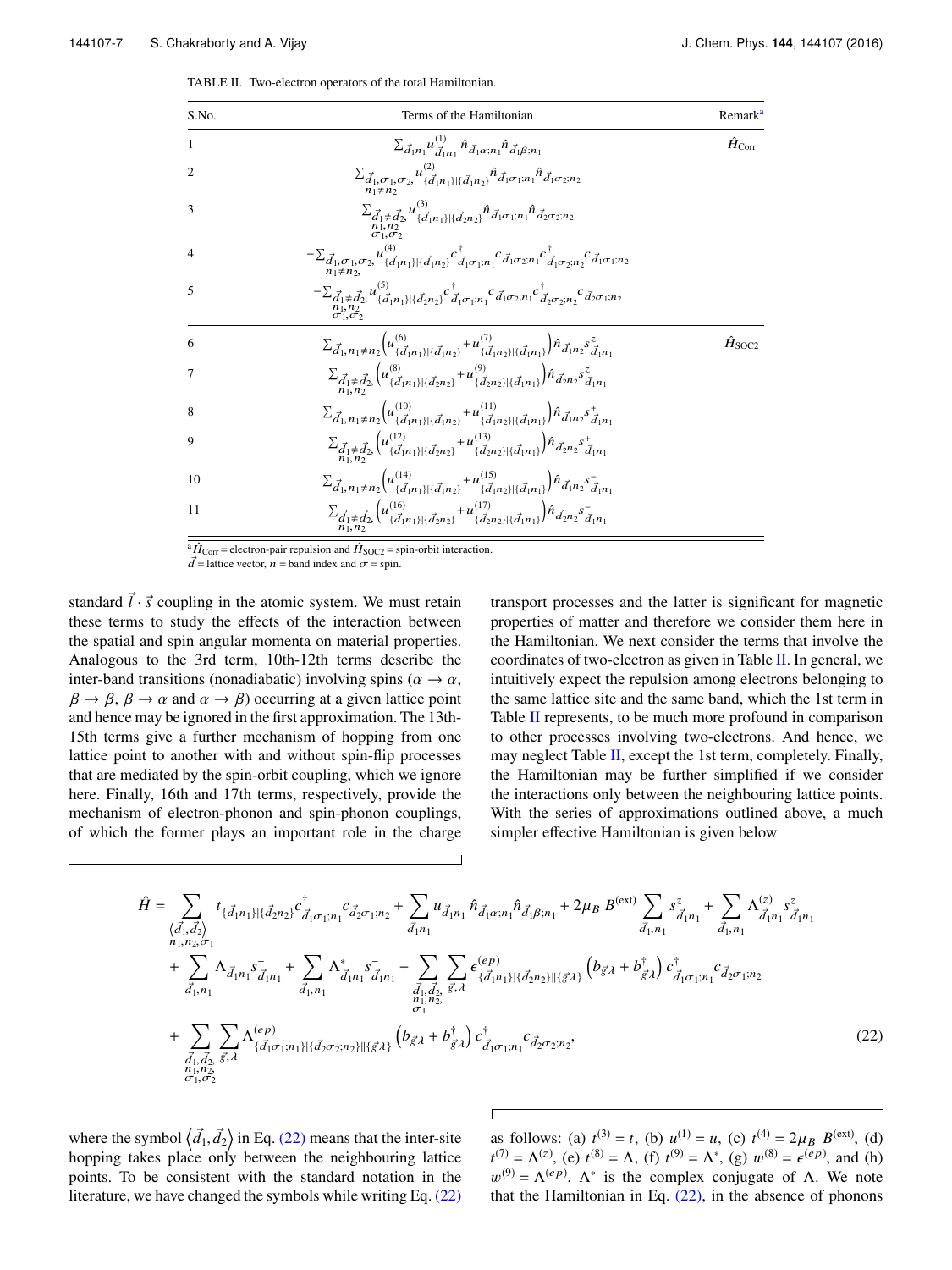and spin-orbit couplings, reduces to the Hubbard model for strongly correlated electrons where the symbols *t* and *u*, respectively, stand for the hopping and electron repulsion.<sup>1</sup> Eq. (22) thus represents a minimal extension of the Hubbard model, $\frac{1}{x}$  which may be fruitfully utilized for practical studies on complex materials.

# **B. Effective spin-only Hamiltonian**

To study the magnetic properties of complex materials, it is frequently desired to have a Hamiltonian that involves only

the spin degree of freedom of electrons (or quasi-particles), and that, at the same time, includes other essential physical processes of interest in magnetism. We implement such a program here by a systematic reduction of the Hamiltonian in Tables I and II. The reduction program, in essence, follows the classic works of Heisenberg and others,  $4-7.58$  but it differs in the detailed physical content of the Hamiltonian we advance here. As detailed in the supplementary material (see supplementary material, Section V for the derivation of the spin-only Hamiltonian<sup>50</sup>), the final expression for the effective spin-only Hamiltonian takes the following form:

$$
\hat{H}_{spin}^{(eff)} = -\sum_{\vec{d}_1 \neq \vec{d}_2} \sum_{i \in x, y, z} J_{\vec{d}_1 \vec{d}_2}^{(i)} S_{\vec{d}_1}^i S_{\vec{d}_2}^i + \sum_{\vec{d}_1} \left[ \vec{\Lambda}_{\vec{d}_1} + 2 \mu_B \ \vec{B}^{(ext)} + \left\{ \sum_{\vec{g} \neq \vec{l}} \vec{\Omega}_{\vec{d}_1 \vec{g} \cdot \vec{l}} \left( b_{\vec{g} \cdot \vec{l}} + b_{\vec{g} \cdot \vec{l}}^{\dagger} \right) \right\} \right] \cdot \vec{S}_{\vec{d}_1} + \sum_{\vec{d}_1 \neq \vec{d}_2} \vec{D}_{\vec{d}_1 \vec{d}_2} \cdot \left[ \vec{S}_{\vec{d}_1} \times \vec{S}_{\vec{d}_2} \right] + \sum_{i \neq j \in x, y, z} \sum_{\vec{d}_1 \neq \vec{d}_2} \Gamma_{\vec{d}_1 \vec{d}_2}^{i, j} S_{\vec{d}_1}^i S_{\vec{d}_2}^j, \tag{23}
$$

where  $J^{(i)}_{\tau}$  $d_1 d_2 = J_{\vec{d}_1 \vec{d}_2}^{(\text{dir})}$  $\frac{d}{d_1 d_2} - J_{\vec{d}_1 \vec{d}_2}^{\text{(ind)}}$  $\frac{d}{d_1 d_2} - \Gamma_{\overline{d}_1}^{i,i}$  $d_1 d_2$   $\vec{D}_{\vec{d}_1 \vec{d}_2}$  and  $\Gamma^{i,j}_{\vec{d}_1}$  $\vec{d}_1 \vec{d}_2$ , respectively, are the antisymmetric and symmetric anisotropic spin exchange involving a pair of lattice sites.<sup>7,58,59</sup>  $\vec{B}^{(ext)}$  is the external magnetic field and  $\vec{\Omega}_{d_1\vec{g},\lambda}$  stands for the spin-phonon coupling energy. The term  $\vec{\Lambda}_{d_1} \cdot \vec{S}_{d_1}$  in Eq. (23) arises due to the Thomas precession of the individual spins interacting with the internal magnetic field originating from the orbital motion of the charged particles and therefore  $\vec{\Lambda}_{\vec{d}_1}$  is analogous to the standard spin-orbit coupling energy of the atomic system. To our knowledge, the importance of  $\vec{\Lambda}_{d_1} \cdot \vec{S}_{d_1}$  has not been fully recognized in the literature. Eq.  $(23)$  represents a generic spin-only Hamiltonian that may fruitfully be utilized in a practical study on magnetic materials. A remark on the sign of  $J_{\vec{d}_1\vec{d}_2}$  in Eq. (23) is in order here.  $J_{\vec{d}_1\vec{d}_2}^{(\text{dir})}$  $\frac{d^{(dir)}}{d_1 d_2}$  is related to  $w^{(10)}_{17}$  $\{d_{1n_1}\}\{d_{2n_2}\}\{d_{1n_1}\}\{d_{2n_2}\}$  (see supplementary material, Eqs.  $(66)$ ,  $(86)$ , and  $(94)$ <sup>50</sup>) which is given as follows:

$$
w^{(10)} = \left\langle \{ \vec{d}_1 n_1 \}^{(i)} \{ \vec{d}_2 n_2 \}^{(j)} \right| \frac{a_u^{(1)}}{2} \frac{\cos \left[ \frac{\omega}{c} |\vec{r}_i - \vec{r}_j| \right]}{|\vec{r}_i - \vec{r}_j|} \right|
$$
  
 
$$
\times \{ \vec{d}_1 n_1 \}^{(j)} \{ \vec{d}_2 n_2 \}^{(i)} \right\rangle.
$$
 (24)

The one-particle Wannier state  $\left| \vec{d}n \right\rangle$  appearing in Eq. (24) is expected to be strongly localized at the lattice point  $\overrightarrow{d}$ . As an example of a localized state, let us consider the sinc function, which in one dimension reads as  $e^{i\theta} \frac{1}{|d^{(x)} - x_i|} \sin \left( \frac{|d^{(x)} - x_i|}{L_x} \right)$ ) where  $d^{(x)}$  is the *x*-component of the lattice vector  $\vec{d}$ ,  $x_i$  is the *x*-coordinate of the *i*th electron and  $L<sub>x</sub>$  is much less than the lattice constant. In fact,  $L_x \rightarrow 0$  limit will yield the ideal localization. It is then clear that the dominant contribution to the integral in Eq. (24) will come from the values of the integrand in the small region surrounding the lattice points, and in this small region the frequency-modulated Coulomb repulsion and the product of four sinc functions, for example, should be positive definite. As a result,  $w^{(10)}$  in Eq. (24) and hence  $J_{7/7}^{(\text{dir})}$  $\frac{d}{dq}$  is expected to be a positive quantity.

Furthermore, the indirect exchange coupling  $J_{\tau}^{(ind)}$  $\frac{d_1 d_2}{d_1 d_2}$  here arises from the second-order perturbation correction and therefore the magnitude of  $J_{7}^{(\text{ind})}$  $\frac{d_{\text{ind}}}{d_1 d_2}$  is expected to be smaller than the magnitude of  $J_{\tau}^{\text{(dir)}}$  $\frac{d(u)}{d_1 d_2}$ , at least for insulators and poor conductors. That means, the total exchange coupling  $J_{\vec{d}_1 \vec{d}_2} = J_{\vec{d}_1 \vec{d}_2}^{(\text{dir})}$  $\frac{d}{d_1 d_2} - J_{\vec{d}_1 \vec{d}_2}^{\text{(ind)}}$ That means, the total exeming ecoupling  $J_{d_1d_2} - J_{\vec{d}_1\vec{d}_2} - J_{\vec{d}_1\vec{d}_2}$ <br>is expected to be a positive quantity. This is in contrast to the interpretation of  $J_{\vec{d}_1 \vec{d}_2}$  in the Heisenberg model<sup>4,5</sup> where it is treated both as a positive entity and a negative entity. We finally note that Eq.  $(23)$ , in the absence of spin-orbit and spin-phonon couplings, reduces to the Heisenberg model for magnetic materials.<sup>4–6</sup>

# **V. APPLICATIONS**

As definite applications of effective Hamiltonians presented above, we now consider two simple problems of complex materials wherein the role of spin-orbit interactions is manifestly distinct and non-trivial. In Section V A below, we study a simplified one-dimensional form of the Hamiltonian for strongly correlated materials as given in Eq. (22) and address the question if the spin-orbit interaction provides a possible route for metal-insulator transition. In Section V B, we use a simplified one-dimensional form of the spin-only Hamiltonian as given in Eq. (23) and demonstrate the spinorbit interaction to be a reason for the existence of the antiferromagnetic phase in materials that are characterized by a positive spin-exchange couplings between the nearest neighbour lattice points.

#### **A. Spin-orbit interaction: Metal-insulator transition**

We consider an one-dimensional from of the Hamiltonian in Eq. (22) with nearest neighbour hopping interaction wherein the system is half-filled (that is, the number of lattice points is equal to the number of unpaired electrons) and the phonon-related processes are absent. In such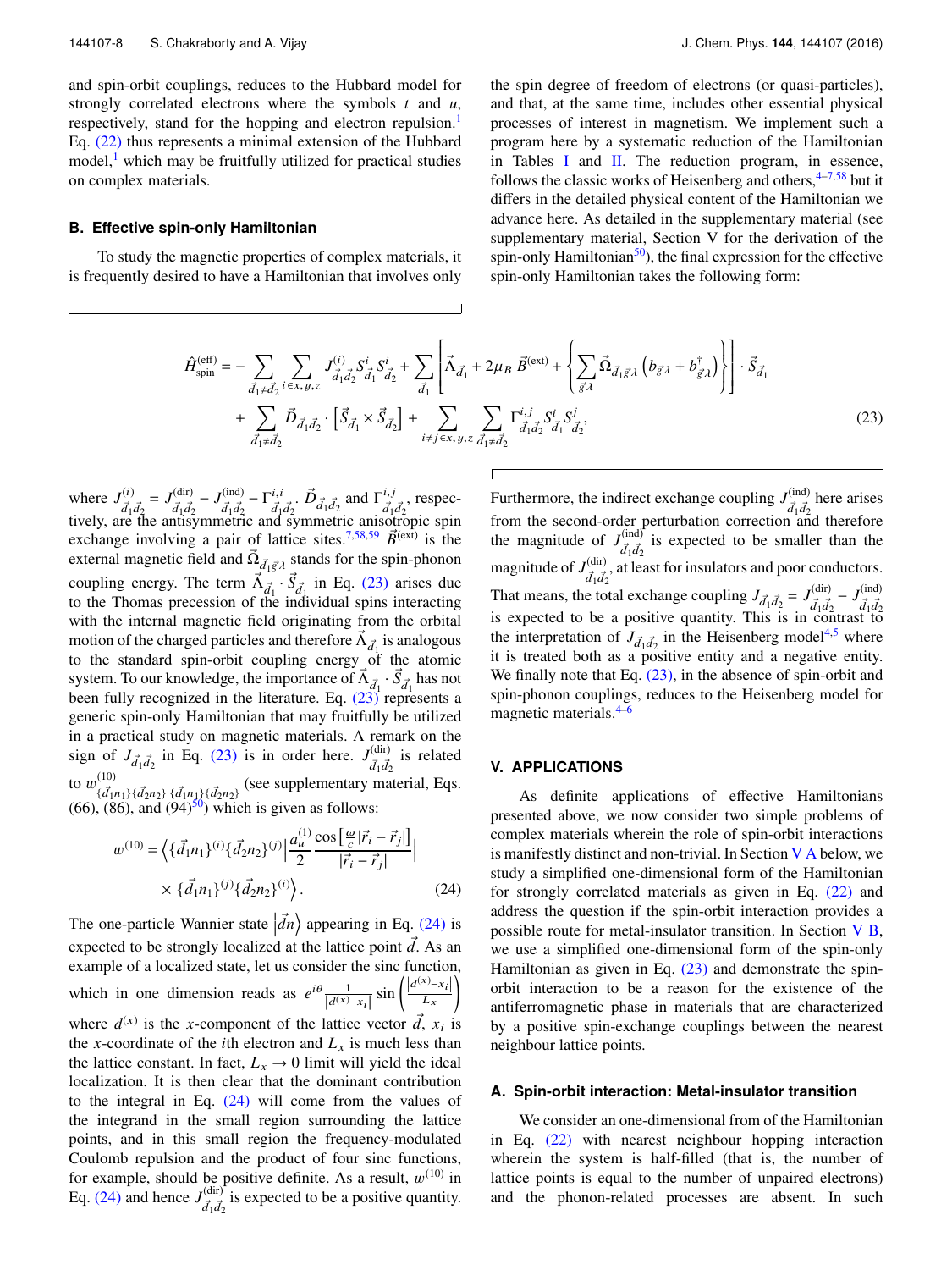a situation, the Hamiltonian takes the following simple form:

$$
\hat{H} = t \sum_{m=1}^{N} \sum_{\sigma} c_{m\sigma}^{\dagger} c_{m+1\sigma}
$$
\n
$$
+ t^* \sum_{m=1}^{N} \sum_{\sigma} c_{m+1\sigma}^{\dagger} c_{m\sigma} + u \sum_{m=1}^{N} \hat{n}_{m\alpha} \hat{n}_{m\beta}
$$
\n
$$
+ \left(\frac{\Lambda^{(z)}}{2} + \mu_B B^{(ext)}\right) \sum_{m=1}^{N} \left(c_{m\alpha}^{\dagger} c_{m\alpha} - c_{m\beta}^{\dagger} c_{m\beta}\right)
$$
\n
$$
+ \Lambda \sum_{m=1}^{N} c_{m\alpha}^{\dagger} c_{m\beta} + \Lambda^* \sum_{m=1}^{N} c_{m\beta}^{\dagger} c_{m\alpha}. \tag{25}
$$

Notably, the Hamiltonian in Eq. (25) carries a simplified treatment of SOC (represented by the symbol  $\Lambda$ ), in the absence of which it reduces to the standard one-dimensional Hubbard model in the presence of the external magnetic field.<sup>1</sup> To get an insight into the nature of metal-insulator transition, we compute the electronic band-gap as a function of a dimensionless variable that depends upon the spin-orbit coupling. The third term of the Hamiltonian in Eq. (25), which represents the electron pair repulsion at a lattice point, is quadratic in the one-particle density operator and this

makes the exact diagonalization of the Hamiltonian a difficult mathematical task. To circumvent this, we here use the mean field approximation as explained below. Let us first consider the following operator identity involving the product of two number operators:

$$
\hat{n}_{m\alpha}\hat{n}_{m\beta} = \hat{n}_{m\alpha}\left\langle \hat{n}_{m\beta} \right\rangle + \hat{n}_{m\beta}\left\langle \hat{n}_{m\alpha} \right\rangle - \left\langle \hat{n}_{m\alpha} \right\rangle\left\langle \hat{n}_{m\beta} \right\rangle \n+ \left[ \left\langle \hat{n}_{m\alpha} \right\rangle - \hat{n}_{m\alpha} \right] \left[ \left\langle \hat{n}_{m\beta} \right\rangle - \hat{n}_{m\beta} \right].
$$
\n(26)

In the mean field approximation, the last term that represents a product of fluctuations in the densities is negligible.<sup>1</sup> We also assume  $\langle \hat{n}_{m\sigma} \rangle = n_{\sigma}$  for all lattice indices *m*. Next, we introduce the Fourier transformation of the fermionic operators as below

$$
c_{m\sigma}^{\dagger} = \frac{1}{\sqrt{N}} \sum_{k \in B.Z.} c_{k\sigma}^{\dagger} e^{-ikd_m}
$$

$$
c_{m\sigma} = \frac{1}{\sqrt{N}} \sum_{k \in B.Z.} c_{k\sigma} e^{ikd_m} \tag{27}
$$

where  $d_m = ma$  with  $m =$  integer and  $a =$  lattice constant. We now substitute Eqs.  $(26)$  and  $(27)$  in Eq.  $(25)$  and use the definition of the number operator  $\hat{n}_{k\sigma} = c_{k\sigma}^{\dagger} c_{k\sigma}$  to obtain the Hamiltonian in Eq.  $(25)$  in the following form:

$$
\hat{H} = \sum_{k \in B. Z.} \sum_{\sigma} \left( t e^{ika} + t^* e^{-ika} \right) \hat{n}_{ka} + un_{\alpha} \sum_{k \in B. Z.} \hat{n}_{k\beta} + un_{\beta} \sum_{k \in B. Z.} \hat{n}_{ka} - D(T)
$$
\n
$$
+ \left( \frac{\Lambda^{(z)}}{2} + \mu_B B^{(ext)} \right) \sum_{k \in B. Z.} \left( \hat{n}_{k\alpha} - \hat{n}_{k\beta} \right) + \Lambda \sum_{k \in B. Z.} c_{k\alpha}^{\dagger} c_{k\beta} + \Lambda^* \sum_{k \in B. Z.} c_{k\beta}^{\dagger} c_{k\alpha}
$$
\n
$$
= \sum_{k \in B. Z.} \left[ t e^{ika} + t^* e^{-ika} + \frac{\Lambda^{(z)}}{2} + \mu_B B^{(ext)} + u \frac{n}{2} + u \frac{m}{2} \right] \hat{n}_{k\alpha}
$$
\n
$$
+ \sum_{k \in B. Z.} \left[ t e^{ika} + t^* e^{-ika} - \frac{\Lambda^{(z)}}{2} - \mu_B B^{(ext)} + u \frac{n}{2} - u \frac{m}{2} \right] \hat{n}_{k\beta} + \Lambda \sum_{k \in B. Z.} c_{k\alpha}^{\dagger} c_{k\beta} + \Lambda^* \sum_{k \in B. Z.} c_{k\beta}^{\dagger} c_{k\alpha}.
$$
\n(29)

and

In Eq. (28),  $D(T) = u \sum_{m=1}^{N} \langle \hat{n}_{m\alpha} \rangle \langle \hat{n}_{m\beta} \rangle$  may be considered as a constant energy term and hence we have neglected it completely. To go from Eq. (28) to Eq. (29), we have introduced  $n_{\alpha} + n_{\beta} = n$  and  $n_{\beta} - n_{\alpha} = m = -2 \langle s^z \rangle$ , where *n* and *m* represent the average number of electrons at each lattice site and the effective spin magnetic moment (dimensionless) along the *z* direction at each lattice site, respectively. The term *t* in Eq. (29) is related to the hopping probability amplitude which, in general, is a complex number  $(t_R + it_I)$  and hence we write  $te^{ika} + t^*e^{-ika} = 2 \times (t_R \cos ka - t_I \sin ka)$  and simplify Eq. (29) as follows:

$$
\hat{H} = \sum_{k \in B.Z.} A_k \hat{n}_{k\alpha} + \sum_{k \in B.Z.} B_k \hat{n}_{k\beta} + \Lambda \sum_{k \in B.Z.} c_{k\alpha}^{\dagger} c_{k\beta} + \Lambda^* \sum_{k \in B.Z.} c_{k\beta}^{\dagger} c_{k\alpha},
$$
\n(30)

with 
$$
A_k = \left[2 \times (t_R \cos ka - t_I \sin ka) + \frac{\Lambda^{(z)}}{2} + \mu_B B^{(ext)} + u \frac{n}{2} + u \frac{m}{2}\right],
$$
 (31)

and

$$
B_k = \left[2 \times (t_R \cos ka - t_I \sin ka) - \frac{\Lambda^{(z)}}{2} - \mu_B B^{(ext)} + u \frac{n}{2} - u \frac{m}{2}\right].
$$
 (32)

We note that the Hamiltonian in Eq. (30) is now fully decoupled in the *k*-space. To diagonalize Eq. (30) for a given wave vector *k*, we choose the base kets to be  $c_{k\alpha}^{\dagger}$  |vac $\rangle$  and *c*<sup>†</sup> (vac) and consequently the Hamiltonian in Eq. (30) takes the form of a 2 × 2 matrix whose eigenvalues are as given below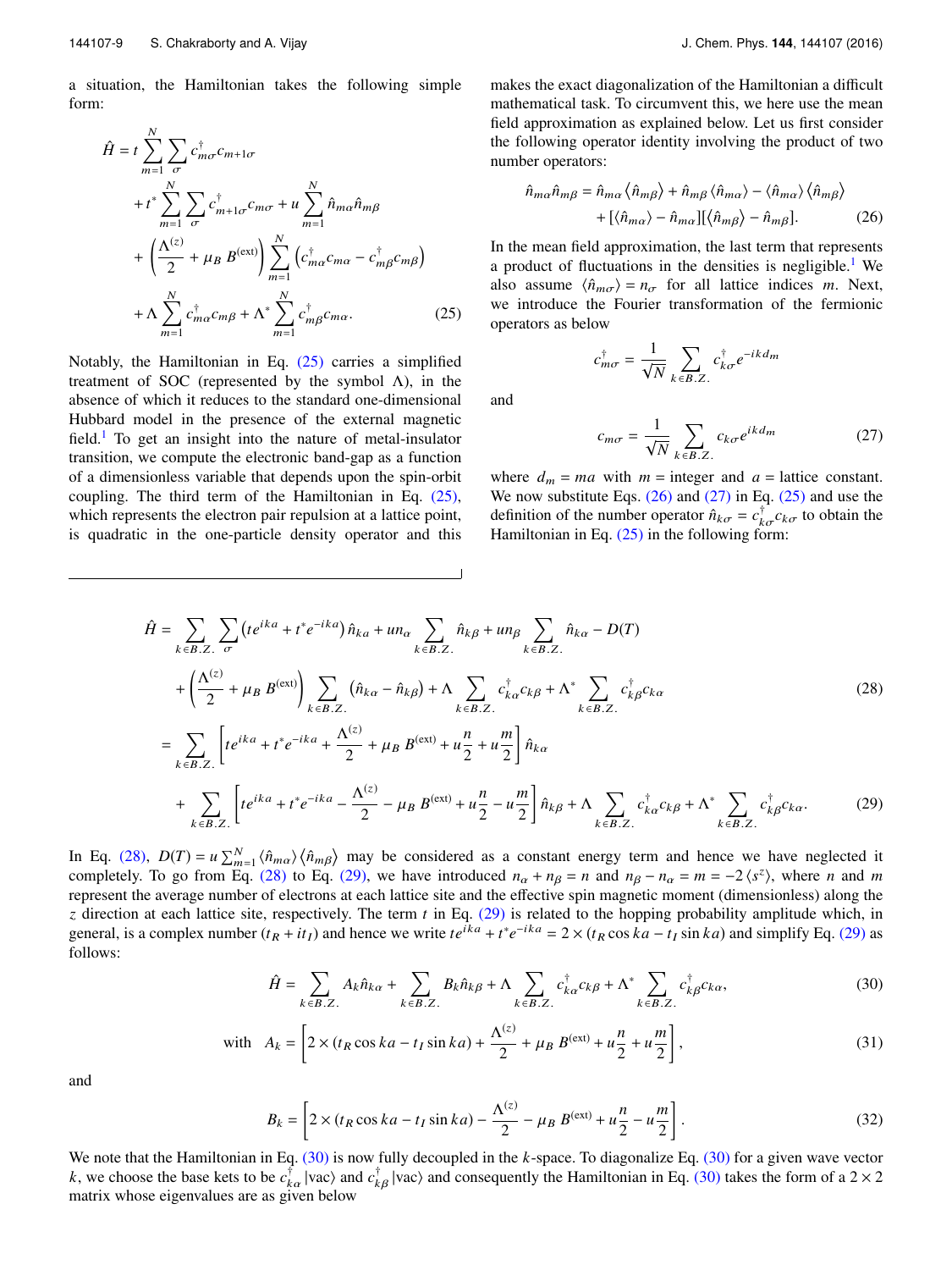$$
\lambda_k^{\pm} = \frac{1}{2} \left[ (A_k + B_k) \pm \sqrt{(A_k + B_k)^2 - 4 \left( A_k B_k - |\Lambda|^2 \right)} \right],
$$
\n(33)

$$
\implies \epsilon_k^{\pm} = 2 \times (\tilde{t}_R \cos ka - \tilde{t}_I \sin ka) + \frac{1}{2}n \pm \sqrt{\left(\tilde{\Lambda}^{(z)} + \tilde{B} + \frac{m}{2}\right)^2 + \tilde{\Lambda}^2},\tag{34}
$$

where  $\epsilon_{\vec{k},\vec{k}}^{\pm} = \lambda_{\vec{k}}^{\pm}/u$ ,  $\tilde{t}_R = t_R/u$ ,  $\tilde{t}_I = t_I/u$ ,  $\tilde{\Lambda}^{(z)} = \Lambda^{(z)}/2u$ ,  $\tilde{B}$  $= \mu_B B^{(ext)}/u$ , and  $\tilde{\Lambda} = |\Lambda|/u$ . We now compute the band gap to ascertain if the spin-orbit coupling can lead to the metalinsulator transition. It is clear from Eq. (34) that  $\epsilon_k^+ > \epsilon_k^-$ ; that is,  $\epsilon_k^+$  and  $\epsilon_k^-$ , respectively, refer to the energies of the upper and lower bands. The band gap will then be given by the difference of the minimum of  $\epsilon_k^+$  and the maximum of  $\epsilon_k^-$ . Upon differentiating Eq. (34) with respect to  $(ka)$  and equating to zero, we find the extrema to be of following types.

*Type-1*: If  $\tilde{t}_R > 0$  and  $\tilde{t}_I > 0$  and if  $\tilde{t}_R > 0$  and  $\tilde{t}_I < 0$ , then we have the following solutions for the extrema  $(l =$  integer):

$$
ka = l\pi + \sin^{-1}\left(-\frac{\tilde{t}_I}{\sqrt{\tilde{t}_R^2 + \tilde{t}_I^2}}\right) = l\pi + \cos^{-1}\left(\frac{\tilde{t}_R}{\sqrt{\tilde{t}_R^2 + \tilde{t}_I^2}}\right).
$$

The second derivative of  $\epsilon_k^{\pm}$  then determines that both  $\epsilon_k^+$  and  $\epsilon_k^-$  have a maximum when  $l = 0$  and minima when  $l = \pm 1$ .

*Type-2*: If  $\tilde{t}_R < 0$  and  $\tilde{t}_I < 0$  and if  $\tilde{t}_R < 0$  and  $\tilde{t}_I > 0$ , then we have the following solutions for the extrema  $(l =$  integer):

$$
ka = l\pi + \sin^{-1}\left(\frac{\tilde{t}_I}{\sqrt{\tilde{t}_R^2 + \tilde{t}_I^2}}\right) = l\pi + \cos^{-1}\left(-\frac{\tilde{t}_R}{\sqrt{\tilde{t}_R^2 + \tilde{t}_I^2}}\right).
$$

The second derivative of  $\epsilon_k^{\pm}$  then determines that both  $\epsilon_k^+$  and  $\epsilon_k^-$  have a minimum when  $l = 0$  and maxima when  $l = \pm 1$ .

In both situations, within the first Brillouin zone, we thus find that the minimum value of  $\epsilon_k^+$ is  $-2\sqrt{\tilde{t}_R^2 + \tilde{t}_I^2} + \sqrt{(\tilde{\Lambda}^{(z)} + \tilde{B} + \frac{m}{2})^2 + \tilde{\Lambda}^2}$  and the maximum value of  $\epsilon_{\vec{k}}$  is  $2\sqrt{\tilde{t}_{\vec{R}}^2 + \tilde{t}_{\vec{l}}^2} - \sqrt{(\tilde{\Lambda}^{(z)} + \tilde{B} + \frac{m}{2})^2 + \tilde{\Lambda}^2}$ . The band gap,  $\epsilon_k^+|_{\text{min}} - \epsilon_k^-|_{\text{max}}$ , is then equal to  $-4\sqrt{\tilde{t}_R^2 + \tilde{t}_I^2}$ +  $2\sqrt{(\tilde{\Lambda}^{(z)} + \tilde{B} + \frac{m}{2})^2 + \tilde{\Lambda}^2}$ . We recall that the model Hamiltonian being studied here defines a material system that is half-filled and therefore we expect the system to be an insulator if the band gap is positive. On the other hand, if the bands are overlapping (the gap being negative) then we expect the system to be a metal. For the materials to behave as an insulator, then, the band gap measure,  $M_{bg}$ , must be greater than unity, where

$$
M_{bg} = \left[ \left( \tilde{\Lambda}^{(z)} + \tilde{B} + \frac{m}{2} \right)^2 + \tilde{\Lambda}^2 \right] / 4 \left( \tilde{t}_R^2 + \tilde{t}_I^2 \right). \tag{35}
$$

In Fig. 1, we schematically show the regions of metal and insulator as a function of the band gap measure. It is evident from Eq.  $(35)$  that the spin-orbit interaction favours the material to be insulating in character and this is certainly so if the effective magnetic moment *m* is zero and there is no external magnetic field. The present finding is consistent with a recent study on Mott physics which predicts electrons to be in metallic and topological band insulator phases at weak and

strong spin-orbit interaction, respectively.<sup>60</sup> To conclude, the spin-orbit interaction provides a viable mechanism of metalinsulator transition, which is distinct from the well-known Mott-Hubbard (driven by the strong electron correlations of electrostatic origin) $1,46$  and the Anderson mechanism (driven by the disorder). $47$  This may be further verified in experiments.

### **B. Spin-orbit interaction: Magnetic phase transition**

Here we study the spin-only Hamiltonian in Eq.  $(23)$  for an one-dimensional spin-*S* chain with *N* lattice points in the presence of external magnetic field which is directed along the *z* direction with nearest neighbour exchange interactions, to understand the significance of spin-orbit interaction in magnetic phase transitions. It is to be noted that the exchange parameters  $J$  in Eq.  $(23)$  is greater than zero. Let us first consider the situation when the SOC parameter  $\Lambda$  is greater than zero, in which case the Hamiltonian simplifies as follows:

$$
\hat{H}_{spin}^{(eff)} = -2J \sum_{m=1}^{N} \vec{S}_m \cdot \vec{S}_{m+1} + \Lambda^{(z)} \sum_{m=1}^{N} S_m^z + 2\mu_B B^{(ext)} \sum_{m=1}^{N} S_m^z.
$$
\n(36)

To diagonalize the Hamiltonian in Eq.  $(36)$ , we first introduce the Holstein-Primakoff approximation for the spin angular momentum operators as follows:<sup>61</sup>

$$
S_m^z = -S + \frac{1}{2}(\hat{p}_m^2 + \hat{q}_m^2 - 1),
$$
  
\n
$$
S_m^x = \sqrt{S}\hat{q}_m, \text{ and } S_m^y = -\sqrt{S}\hat{p}_m,
$$
\n(37)



FIG. 1. Metal-Insulator phase transition.  $M_{bg}$  is the band gap measure, see Eq. (35).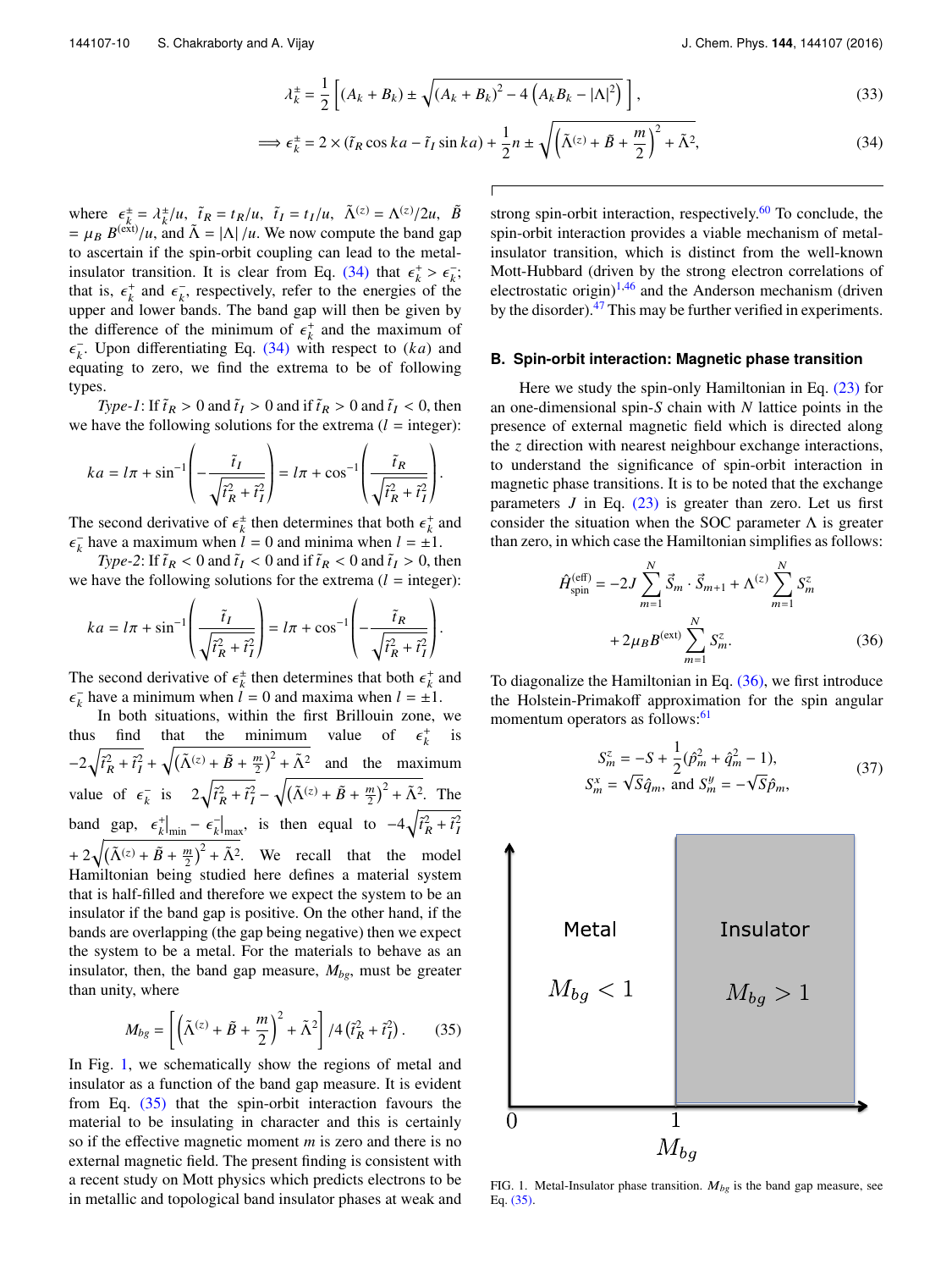where the operators  $\hat{q}_m$  and  $\hat{p}_m$  satisfy the following commutation relations:  $[\hat{q}_m, \hat{p}_n] = i\delta_{mn}$ ,  $[\hat{q}_m, \hat{q}_n] = 0$  and  $[\hat{p}_m, \hat{p}_n] = 0$ . The first term of the Hamiltonian in Eq. (36) is manifestly quadratic, the *z*-component of which we linearize using Eq.  $(37)$  as shown below

$$
S_m^z S_{m+1}^z = \left[ -S + \frac{1}{2} (\hat{p}_m^2 + \hat{q}_m^2 - 1) \right]
$$
  
 
$$
\times \left[ -S + \frac{1}{2} (\hat{p}_{m+1}^2 + \hat{q}_{m+1}^2 - 1) \right]
$$
  
 
$$
\approx S^2 - \frac{S}{2} (\hat{p}_m^2 + \hat{q}_m^2 - 1) - \frac{S}{2} (\hat{p}_{m+1}^2 + \hat{q}_{m+1}^2 - 1). \quad (38)
$$

We next use the periodic boundary condition on the onedimensional lattice with  $\vec{S}_{N+1} = \vec{S}_1$  and express the operators  $\hat{q}_m$  and  $\hat{p}_m$  in the Fourier series as shown below<sup>61</sup>

$$
\hat{q}_m = \frac{1}{\sqrt{N}} \sum_k e^{ikma} \hat{Q}_k \text{ and } \hat{p}_m = \frac{1}{\sqrt{N}} \sum_k e^{-ikma} \hat{P}_k,
$$
 (39)

where the *k*'s lie within the first Brillouin zone and *a* is the lattice constant. Notably, the operators  $\hat{P}_k$  and  $\hat{Q}_k$ 

satisfy the following commutation relations:  $[\hat{Q}_k, \hat{P}_{k'}] = i\delta_{kk'},$  $[\hat{Q}_k, \hat{Q}_{k'}] = 0$  and  $[\hat{P}_k, \hat{P}_{k'}] = 0$ . We now use Eqs. (37)-(39) to transform the Hamiltonian in Eq. (36) to the following form:

$$
\hat{H}_{\text{spin}}^{(\text{eff})} = -2JNS^{2} - (2\mu_{B}B^{(\text{ext})} + \Lambda^{(z)})NS
$$
  
+  $(4JS + 2\mu_{B}B^{(\text{ext})} + \Lambda^{(z)})$   
 $\times \sum_{k} \frac{1}{2} (\hat{P}_{k}\hat{P}_{-k} + \hat{Q}_{k}\hat{Q}_{-k} - 1)$   
-  $2JS \sum_{k} (\hat{P}_{k}\hat{P}_{-k} + \hat{Q}_{k}\hat{Q}_{-k}).$  (40)

We next introduce the magnon creation  $(a_k^{\dagger})$  and annihilation  $(a_k)$  operators as shown below

$$
\hat{Q}_k = \frac{1}{\sqrt{2}} (a_k + a_{-k}^\dagger) \text{ and } \hat{P}_k = -\frac{i}{\sqrt{2}} (a_{-k} - a_k^\dagger). \tag{41}
$$

They are manifestly bosonic in character for they satisfy the commutation relations:  $[a_k, a_{k'}^{\dagger}] = \delta_{kk'}, [a_k, a_{k'}^{\dagger}] = 0$ , and  $[a_k^{\dagger}, a_{k'}^{\dagger}] = 0$ . In terms of the magnon operators, the Hamiltonian in Eq.  $(40)$  assumes the following form:<sup>61</sup>

$$
\hat{H}_{\text{spin}}^{(\text{eff})} = -2JNS^{2} - (2\mu_{B}B^{(\text{ext})} + \Lambda^{(z)})NS - 2JS \sum_{k} \cos ka \n+ \sum_{k} \left[ 4JS(1 - \cos ka) + 2\mu_{B}B^{(\text{ext})} + \Lambda^{(z)} \right] a_{k}^{\dagger} a_{k} = A + \sum_{k} E_{k} a_{k}^{\dagger} a_{k},
$$
\n(42)

with 
$$
E_k = [4JS(1 - \cos ka) + 2\mu_B B^{(\text{ext})} + \Lambda^{(z)}] \approx 2JSk^2a^2 + 2\mu_B B^{(\text{ext})} + \Lambda^{(z)},
$$
 (43)

where  $A = -2JNS^2 - (2\mu_B B^{(ext)} + \Lambda^{(z)})NS - 2JS \sum_k \cos ka$ , which is just a constant energy and hence we ignore here. Eq. (43) provides the necessary expression of the energy for computing the thermal properties of the spin system. The total spin angular momentum operator of the system along the *z* direction, using Eq. (37), can be written as follows:

$$
S_{\text{total}}^{z} = \sum_{m=1}^{N} S_{m}^{z} = -NS + \sum_{m=1}^{N} \frac{1}{2} (\hat{p}_{m}^{2} + \hat{q}_{m}^{2} - 1)
$$

$$
= -NS + \sum_{k} a_{k}^{\dagger} a_{k}.
$$
(44)

Hence the total spin angular momentum of the system at a finite temperature is computed as shown below.

$$
\langle S_{\text{total}}^{z} \rangle = -NS + \sum_{k} \left\langle a_{k}^{\dagger} a_{k} \right\rangle
$$

$$
= -NS + \sum_{k} \left[ \exp(E_{k}/k_{B}T) - 1 \right]^{-1}, \qquad (45)
$$

where  $k_B$  = Boltzmann constant. We note that  $\exp(E_k/k_B T)$ , in the low temperature limit, is greater than unity and therefore  $[\exp(E_k/k_BT) - 1]^{-1}$  may be approximated as a  $\exp(-E_k/k_B T)$ . Consequently,  $\langle S_{\text{total}}^z \rangle$ , in the low temperature limit, takes the following simple form:

$$
\langle S_{\text{total}}^{z} \rangle = -NS + \sum_{k} \exp(-E_{k}/k_{B}T). \tag{46}
$$

We now substitute the expression for the energy  $E_k$  from Eq. (43) in Eq. (46) and compute the total magnetic moment,  $M_{\text{total}}^z = -2\mu_B \langle S_{\text{total}}^z \rangle$ , as given below

$$
M_{\text{total}}^{z} = 2N\mu_{B}S - \frac{\mu_{B}(N-1)a}{\pi} \sqrt{\frac{\pi k_{B}T}{2JSa^{2}}}
$$

$$
\times \exp\left[-\frac{2\mu_{B}B^{(\text{ext})} + \Lambda^{(z)}}{k_{B}T}\right].
$$
(47)

The change in total magnetic moment due to the external magnetic field is an observable quantity which is easily obtained with Eq. (47) as follows:  $\Delta M_{\text{total}}^z = M_{\text{total}}^z (B^{(ext)})$  $-M_{\text{total}}^z(B^{\text{(ext)}}=0)$ . Finally, the magnetic susceptibility of the spin system as a function of temperature is computed as shown below.

$$
\chi(T)|_{B^{(ext)}=0} = \frac{\mu_0}{\text{volume of the material}} \lim_{B^{(ext)}\to 0} \frac{\Delta M_{\text{total}}^z}{B^{(ext)}}
$$

$$
= \frac{\mu_B^2 \mu_0 (N-1)}{\text{volume of the material}}
$$

$$
\times \sqrt{\frac{2}{\pi J S k_B T}} \exp\left(-\frac{\Lambda^{(z)}}{k_B T}\right). \tag{48}
$$

As Eq. (48) reveals,  $\chi(T)$  has a maximum at  $T = T_{critical}$  which we compute as follows:

$$
\frac{\partial \chi(T)|_{B^{(\text{ext})}=0}}{\partial T} = 0 \Longrightarrow T = 2 \frac{\Lambda^{(z)}}{k_B} = T_{\text{critical}}.
$$
 (49)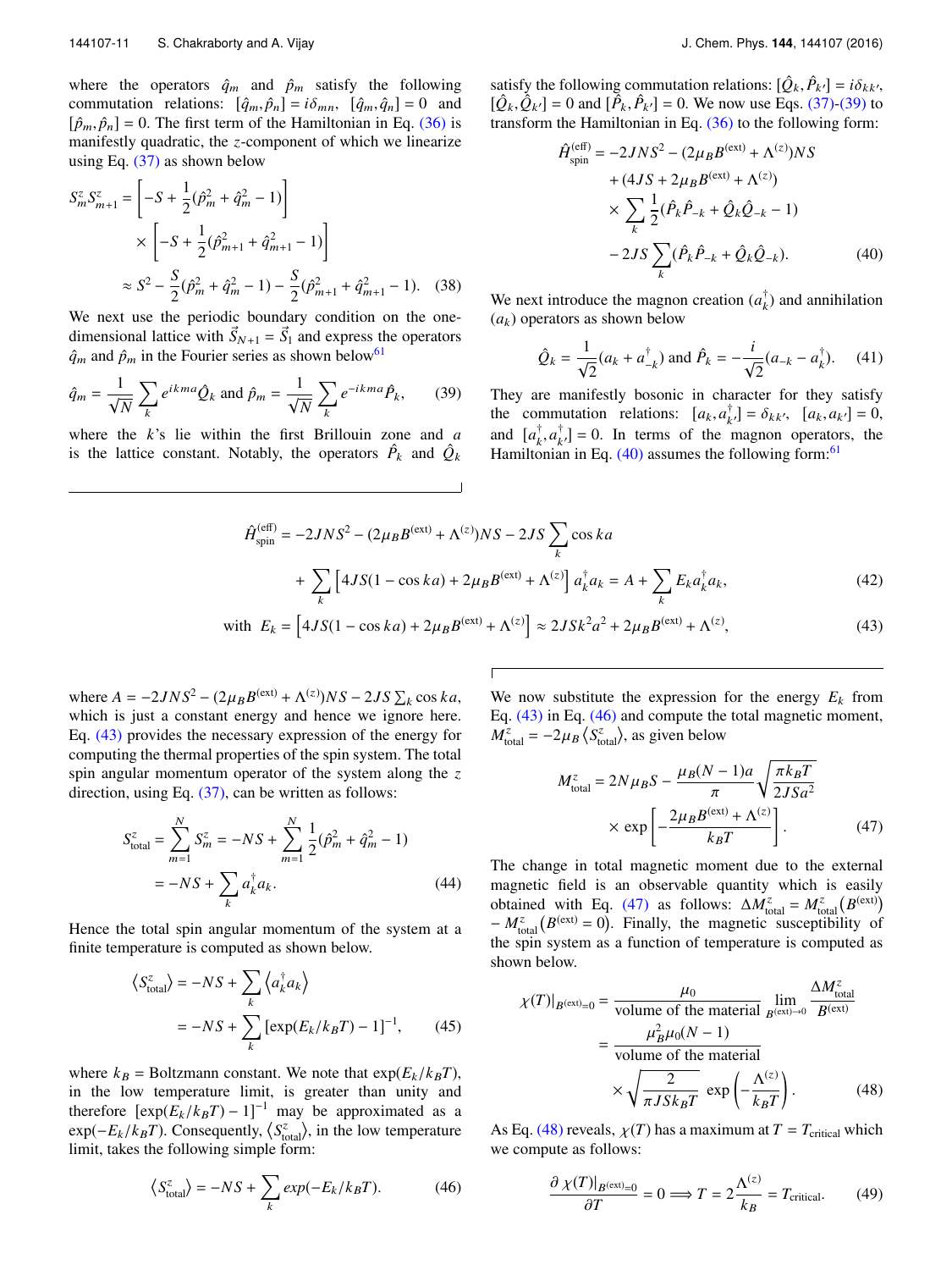

FIG. 2. The magnetic susceptibility,  $\chi(T)$  multiplied by volume of the material  $4\mu_B^2 \mu_0(N-1)$  $\sqrt{8\pi J S \Lambda^{(z)}}$  as a function of the temperature (K). The solid line (red), the dashed line (blue), and the dotted line (black) curves are for  $\frac{\Lambda^{(z)}}{k_B} = 25$  K, 35 K, and 45 K, respectively. The Néel temperature ( $T_{\rm critical}$ ) for the curves is indicated by the vertical lines at 50 K, 70 K, and 90 K, respectively.

In Fig. 2, we show the magnetic susceptibility, for a given *J* and *S*, as a function of the temperature for different values of spin-orbit coupling strengths. It is evident from Fig. 2 that the susceptibility first increases with the temperature and this demonstrates the existence of the antiferromagnetic phase. Beyond a certain temperature which is determined by the spin-orbit coupling strength, the susceptibility falls as the temperature increases and this signals the onset of a paramagnetic phase. The temperature at which the  $\chi(T)$ curves in Fig. 2 assume a maximum value is known as the Néel temperature which, as also evident from Eq. (49), is a function of the spin-orbit coupling strength. We note that the antiferromagnetic phase depicted in Fig. 2 ceases to exist if the spin-orbit coupling is zero. This result is understandable as the Hamiltonian in Eq.  $(36)$ , in the absence of spin-orbit coupling ( $\Lambda^{(z)} = 0$ ), simply reduces to the standard Heisenberg model with a positive exchange coupling (*J*) and this model is known to admit only the ferromagnetic or paramagnetic phase. The present study thus demonstrates the possibility of an antiferromagnetic to paramagnetic or ferromagnetic phase transition that is driven by the spin-orbit interaction. This is distinct from the Néel-VanVleck-Anderson paradigm, 6,48,49 which posits a negative spin-exchange for the existence of antiferromagnetic phase in the material.

## **VI. CONCLUDING REMARKS**

We now briefly discuss how the present theory of correlated electrons may be further extended and utilized to study the structure and various electromagnetic properties of complex materials. We first note that the manyelectron Hamiltonian in Eq. (5) contains all possible interactions, within the semi-relativistic regime of quantum electrodynamics, for a collection of dynamic spin-1/2 charged particles in the presence of external electromagnetic fields and hence it is formally complete. In the present study, we have used Eq.  $(5)$  as a starting point to devise, through a series of simplifying approximations, effective Hamiltonians that are expected to be useful for studying strongly correlated materials and interacting quantum spin systems. The model Hamiltonians that we have presented in Eqs. (22) and (23) are relatively simple, yet rich in physical content and they go beyond the models that are frequently being used in the present day discourse on this subject and therefore we expect the models in Eqs.  $(22)$  and  $(23)$  to be useful in addressing a range of research problems related to the magnetic and electron transport properties of complex materials, beyond what may be possible now. For applications here, we have used simple analytical methods such as the mean-field approximation to diagonalize the Hamiltonian in Eq. (22) and the spin wave theory while using Eq.  $(23)$  to compute the magnetic susceptibility. For more accurate studies, it would be necessary to develop sophisticated analytical tools such as those based on Green's functions,  $62$  Bethe ansatz,  $63$  and so forth. It would also be important to develop accurate numerical techniques such as matrix diagonalization, time propagation, Monte Carlo, and so forth involving the model Hamiltonians in Eqs. (22) and (23) to study large systems. We envisage further applications of the many-electron Hamiltonian in Eq.  $(5)$  in the following manner. For example, one may choose a number of necessary terms from Eq. (5) that are expected to be involved in the physical processes of interest and construct a variety of model Hamiltonians to study specific classes of phenomena in complex materials, either by analytical or numerical means. Model Hamiltonians and their applications in the present study have been confined mostly to insulators and poor conductors. It would be of interest to extend the present theoretical approach to study the dynamics of correlated electrons in metals. We will report such studies in future. In conclusion, we have presented a complete quantum mechanical structure that would be useful to study various electromagnetic response properties of complex materials.

## **ACKNOWLEDGMENTS**

Subrata Chakraborty acknowledges the financial support from the Council of Scientific and Industrial Research, New Delhi, India under the Grant No. 09/084(0513)/2009- EMR-I.

- <sup>1</sup>J. Hubbard, *Proc. Roy. Soc. A* 276, 238 (1963).
- <sup>2</sup>M. C. Gutzwiller, *Phys. Rev. Lett.* **10**, 159 (1963).
- 3 J. Kanamori, Prog. Theor. Phys. 30, 275 (1963).
- <sup>4</sup>W. Heisenberg, Zeit. Für. Phys. 49, 619 (1928).
- <sup>5</sup>J. H. Van Vleck, Rev. Mod. Phys. **17**, 27 (1945).
- <sup>6</sup>P. W. Anderson, *Phys. Rev.* **115**, 2 (1959).
- <sup>7</sup>T. Moriya, *Phys. Rev.* **120**, 91 (1960).
- <sup>8</sup>V. Hurtubise and K. Freed, Adv. Chem. Phys. 83, 465 (1993), and references therein.
- <sup>9</sup>J. Spałek, A. M. Olés, and K. A. Chao, *Phys. Rev. B* 18, 3748 (1978).
- <sup>10</sup>T. A. Kaplan, Z. Phys. B: Condens. Matter 49, 313 (1983).
- <sup>11</sup>M. Kohno, Phys. Rev. Lett. 108, 076401 (2012).
- <sup>12</sup>J. Imriška, M. Iazzi, L. Wang, E. Gull, D. Greif, T. Uehlinger, G. Jotzu, L. Tarruell, T. Esslinger, and M. Troyer, Phys. Rev. Lett. 112, 115301 (2014). <sup>13</sup>P. W. Ma, S. L. Dudarev, and C. H. Woo, Phys. Rev. B 85, 184301 (2012).
- <sup>14</sup>B. Mera, V. R. Vieira, and V. K. Dugaev, *Phys. Rev. B* 88, 184419 (2013).
- <sup>15</sup>S. Langridge, G. M. Watson, D. Gibbs, J. J. Betouras, N. I. Gidopoulos, F. Pollmann, M. W. Long, C. Vettier, and G. H. Lander, Phys. Rev. Lett. 112, 167201 (2014).
- <sup>16</sup>I. Juhász Junger, D. Ihle, L. Bogacz, and W. Janke, *Phys. Rev. B* 77, 174411 (2008).